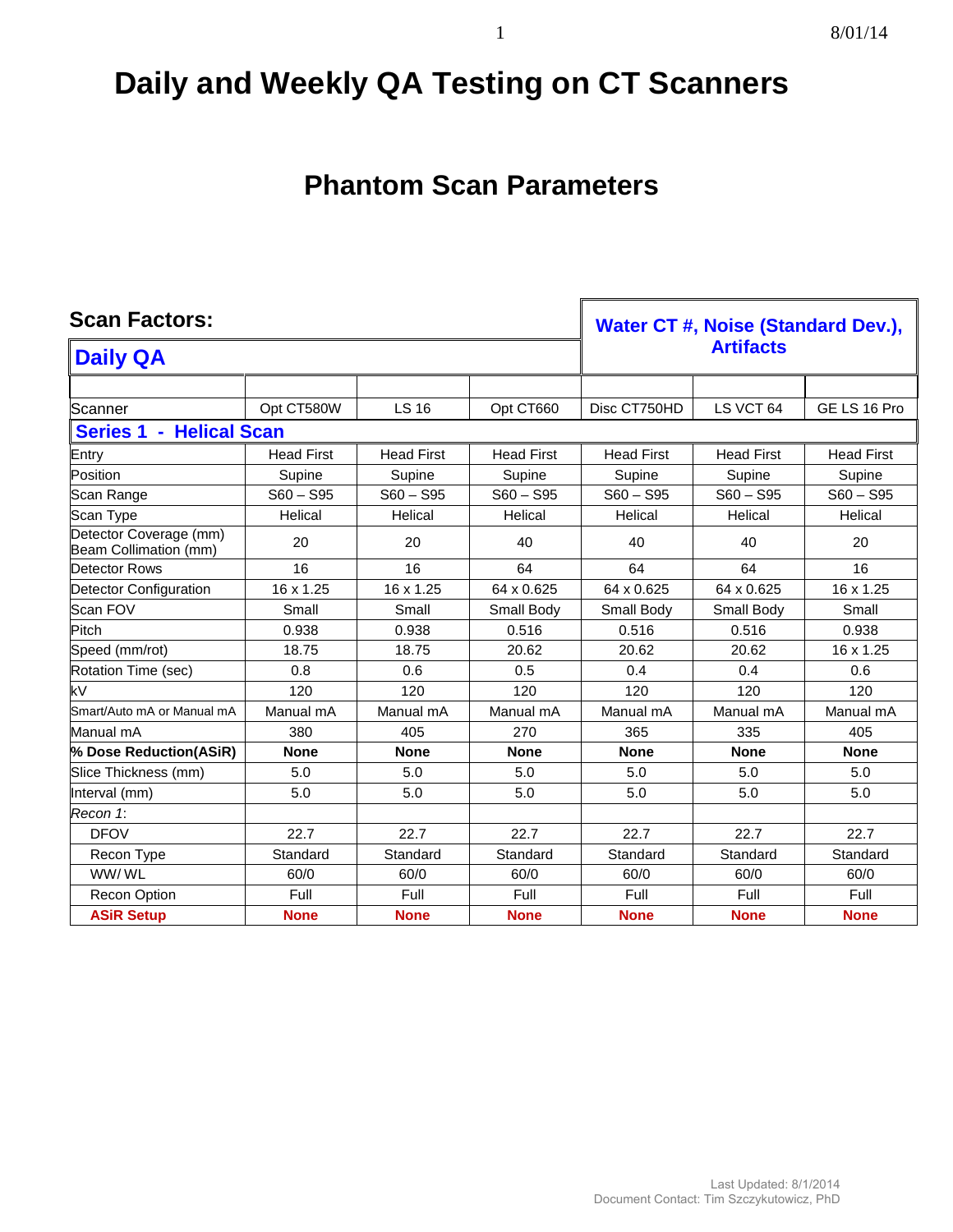| <b>Scan Factors:</b>                            |                   |                                   | <b>Artifacts</b>  |                                                                 |                   |                   |
|-------------------------------------------------|-------------------|-----------------------------------|-------------------|-----------------------------------------------------------------|-------------------|-------------------|
| <b>Daily QA</b>                                 |                   |                                   |                   |                                                                 |                   |                   |
|                                                 |                   |                                   |                   |                                                                 |                   |                   |
| Scanner                                         | Opt CT580W        | <b>LS 16</b>                      | Opt CT660         | Disc CT750HD                                                    | LS VCT 64         | GE LS 16 Pro      |
| <b>Series 2 - Axial Scan</b>                    |                   |                                   |                   |                                                                 |                   |                   |
| Entry                                           | <b>Head First</b> | <b>Head First</b>                 | <b>Head First</b> | <b>Head First</b>                                               | <b>Head First</b> | <b>Head First</b> |
| Position                                        | Supine            | Supine                            | Supine            | Supine                                                          | Supine            | Supine            |
| Scan Range                                      | $S70 - S85$       | $S70 - S85$                       | $S60 - S95$       | $S60 - S95$                                                     | $S60 - S95$       | $S70 - S85$       |
| Scan Type                                       | Axial             | Axial                             | Axial             | Axial                                                           | Axial             | Axial             |
| Detector Coverage (mm)<br>Beam Collimation (mm) | 20                | 20                                | 40                | 40                                                              | 40                | 20                |
| <b>Detector Rows</b>                            | 16                | 16                                | 64                | 64                                                              | 64                | 16                |
| Detector Configuration                          | 16 x 1.25         | 16 x 1.25                         | 32 x 0.625        | 32 x 0.625                                                      | 32 x 0.625        | 16 x 1.25         |
| Scan FOV                                        | Small             | Small                             | Small Body        | Small Body                                                      | Small Body        | Small             |
| Rotation Time (sec)                             | 0.5               | 0.5                               | 0.5               | 0.5                                                             | 0.5               | 0.5               |
| kV                                              | 120               | 120                               | 120               | 120                                                             | 120               | 120               |
| Smart/Auto mA or Manual mA                      | Manual mA         | Manual mA                         | Manual mA         | Manual mA                                                       | Manual mA         | Manual mA         |
| Manual mA                                       | 440               | 440                               | 440               | 440                                                             | 440               | 440               |
| % Dose Reduction(ASiR)                          | <b>None</b>       | <b>None</b>                       | <b>None</b>       | <b>None</b>                                                     | <b>None</b>       | <b>None</b>       |
| Slice Thickness (mm)                            | 5.0 / 4i          | 5.0 / 4i                          | 5.0/8i            | 5.0/8i                                                          | 5.0/8i            | 5.0/4i            |
| Interval (mm)                                   | $\mathbf 0$       | $\mathbf 0$                       | 0                 | $\mathbf 0$                                                     | 0                 | $\Omega$          |
| Recon 1:                                        |                   |                                   |                   |                                                                 |                   |                   |
| <b>DFOV</b>                                     | 22.7              | 22.7                              | 22.7              | 22.7                                                            | 22.7              | 22.7              |
| Recon Type                                      | Standard          | Standard                          | Standard          | Standard                                                        | Standard          | Standard          |
| WW/WL                                           | 60/0              | 60/0                              | 60/0              | 60/0                                                            | 60/0              | 60/0              |
| Recon Option                                    | Full              | Full                              | Full              | Full                                                            | Full              | Full              |
| <b>ASiR Setup</b>                               | <b>None</b>       | <b>None</b>                       | <b>None</b>       | <b>None</b>                                                     | <b>None</b>       | <b>None</b>       |
| Recon 2:                                        |                   |                                   |                   |                                                                 |                   |                   |
| Scan Range                                      |                   | $S68.75 - S86.25$ S68.75 - S86.25 |                   | S58.70 - S96.25 S58.70 - S96.25 S58.70 - S96.25 S68.75 - S86.25 |                   |                   |
| <b>DFOV</b>                                     | 22.7              | 22.7                              | 22.7              | 22.7                                                            | 22.7              | 22.7              |
| Recon Type                                      | Standard          | Standard                          | Standard          | Standard                                                        | Standard          | Standard          |
| WW/WL                                           | 60/0              | 60/0                              | 60/0              | 60/0                                                            | 60/0              | 60/0              |
| <b>Recon Option</b>                             | Full              | Full                              | Full              | Full                                                            | Full              | Full              |
| <b>ASiR Setup</b>                               | None              | None                              | None              | None                                                            | None              | None              |
| Slice Thickness (mm)                            | $2.5 \times 8i$   | $2.5 \times 8i$                   | 2.5 x 16i         | $2.5 \times 16i$                                                | $2.5 \times 16i$  | $2.5 \times 8i$   |
| Interval (mm)                                   | 0                 | 0                                 | 0                 | 0                                                               | 0                 | 0                 |

 $\mathbf{r}$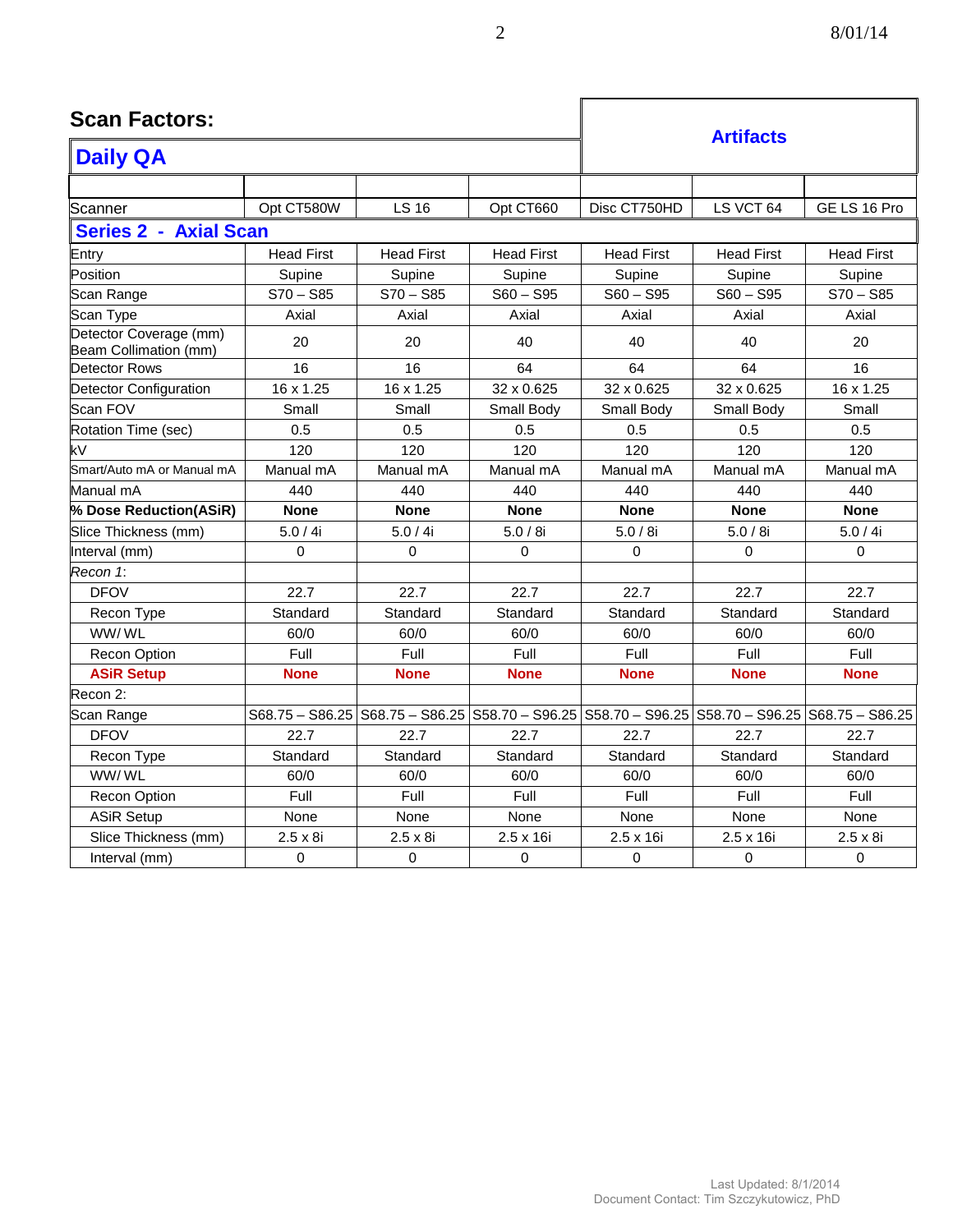### **After repositioning the phantom vertically as high in the gantry as the scanner will allow:**

| <b>Scan Factors:</b>                            |                   |                   |                   |                               |                   |                   |
|-------------------------------------------------|-------------------|-------------------|-------------------|-------------------------------|-------------------|-------------------|
| <b>Daily QA</b>                                 |                   |                   |                   | <b>Artifacts (off center)</b> |                   |                   |
|                                                 |                   |                   |                   |                               |                   |                   |
| Scanner                                         | Opt CT580W        | <b>LS 16</b>      | Opt CT660         | Disc CT750HD                  | LS VCT 64         | GE LS 16 Pro      |
| Series 4 - Helical Scan                         |                   |                   |                   |                               |                   |                   |
| Entry                                           | <b>Head First</b> | <b>Head First</b> | <b>Head First</b> | <b>Head First</b>             | <b>Head First</b> | <b>Head First</b> |
| Position                                        | Supine            | Supine            | Supine            | Supine                        | Supine            | Supine            |
| Scan Range                                      | $S60 - S95$       | $S60 - S95$       | $S60 - S95$       | $S60 - S95$                   | $S60 - S95$       | $S60 - S95$       |
| Scan Type                                       | Helical           | Helical           | Helical           | Helical                       | Helical           | Helical           |
| Detector Coverage (mm)<br>Beam Collimation (mm) | 20                | 20                | 40                | 40                            | 40                | 20                |
| <b>Detector Rows</b>                            | 16                | 16                | 64                | 64                            | 64                | 16                |
| Detector Configuration                          | 16 x 1.25         | 16 x 1.25         | 64 x 0.625        | 64 x 0.625                    | 64 x 0.625        | 16 x 1.25         |
| Scan FOV                                        | Large             | Large             | Large Body        | Large Body                    | Large Body        | Large             |
| Pitch                                           | 0.938             | 0.938             | 0.516             | 0.516                         | 0.516             | 0.938             |
| Speed (mm/rot)                                  | 18.75             | 18.75             | 20.62             | 20.62                         | 20.62             | 16 x 1.25         |
| Rotation Time (sec)                             | 0.8               | 0.6               | 0.5               | 0.4                           | 0.4               | 0.6               |
| kV                                              | 120               | 120               | 120               | 120                           | 120               | 120               |
| Smart/Auto mA or Manual mA                      | Manual mA         | Manual mA         | Manual mA         | Manual mA                     | Manual mA         | Manual mA         |
| Manual mA                                       | 380               | 405               | 270               | 365                           | 335               | 405               |
| % Dose Reduction(ASiR)                          | <b>None</b>       | <b>None</b>       | <b>None</b>       | <b>None</b>                   | <b>None</b>       | <b>None</b>       |
| Slice Thickness (mm)                            | 5.0               | 5.0               | 5.0               | 5.0                           | 5.0               | 5.0               |
| Interval (mm)                                   | 5.0               | 5.0               | 5.0               | 5.0                           | 5.0               | 5.0               |
| Recon 1:                                        |                   |                   |                   |                               |                   |                   |
| <b>DFOV</b>                                     | 50.0              | 50.0              | 50.0              | 50.0                          | 50.0              | 50.0              |
| Recon Type                                      | Standard          | Standard          | Standard          | Standard                      | Standard          | Standard          |
| WW/WL                                           | 60/0              | 60/0              | 60/0              | 60/0                          | 60/0              | 60/0              |
| <b>Recon Option</b>                             | Full              | Full              | Full              | Full                          | Full              | Full              |
| <b>ASiR Setup</b>                               | <b>None</b>       | <b>None</b>       | <b>None</b>       | <b>None</b>                   | <b>None</b>       | <b>None</b>       |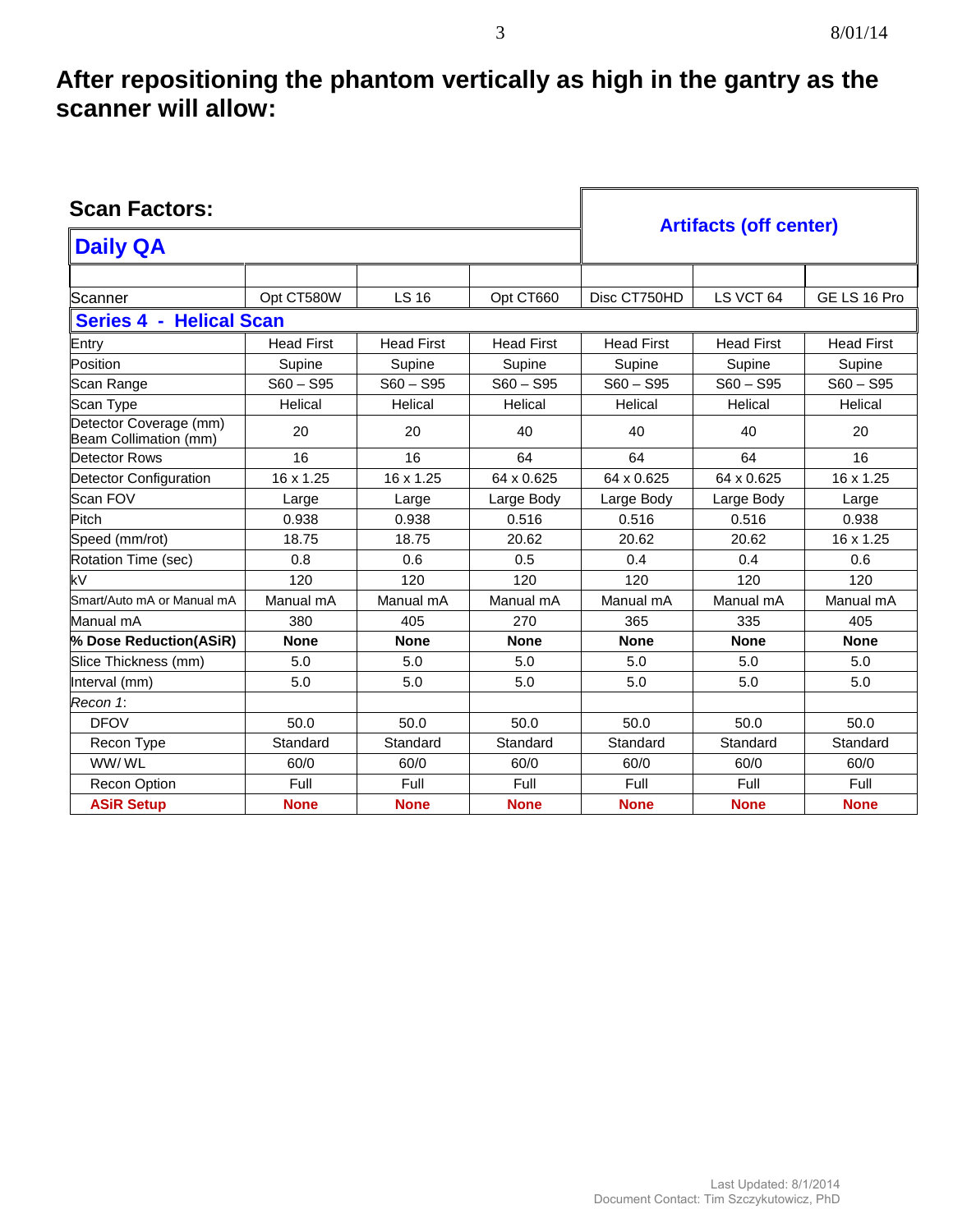**Scan Factors:**

|                                                 |                   |                   | <b>Artifacts (off center)</b> |                                                                                                           |                   |                   |
|-------------------------------------------------|-------------------|-------------------|-------------------------------|-----------------------------------------------------------------------------------------------------------|-------------------|-------------------|
| <b>Daily QA</b>                                 |                   |                   |                               |                                                                                                           |                   |                   |
|                                                 |                   |                   |                               |                                                                                                           |                   |                   |
| Scanner                                         | Opt CT580W        | <b>LS 16</b>      | Opt CT660                     | Disc CT750HD                                                                                              | LS VCT 64         | GE LS 16 Pro      |
| <b>Series 5 - Axial Scan</b>                    |                   |                   |                               |                                                                                                           |                   |                   |
| Entry                                           | <b>Head First</b> | <b>Head First</b> | <b>Head First</b>             | <b>Head First</b>                                                                                         | <b>Head First</b> | <b>Head First</b> |
| Position                                        | Supine            | Supine            | Supine                        | Supine                                                                                                    | Supine            | Supine            |
| Scan Range                                      | $S70 - S85$       | $S70 - S85$       | $S60 - S95$                   | $S60 - S95$                                                                                               | $S60 - S95$       | $S70 - S85$       |
| Scan Type                                       | Axial             | Axial             | Axial                         | Axial                                                                                                     | Axial             | Axial             |
| Detector Coverage (mm)<br>Beam Collimation (mm) | 20                | 20                | 40                            | 40                                                                                                        | 40                | 20                |
| Detector Rows                                   | 16                | 16                | 64                            | 64                                                                                                        | 64                | 16                |
| Detector Configuration                          | 16 x 1.25         | 16 x 1.25         | 32 x 0.625                    | 32 x 0.625                                                                                                | 32 x 0.625        | 16 x 1.25         |
| Scan FOV                                        | Large             | Large             | Large Body                    | Large Body                                                                                                | Large Body        | Large             |
| Rotation Time (sec)                             | 0.5               | 0.5               | 0.5                           | 0.5                                                                                                       | 0.5               | 0.5               |
| $\overline{\mathsf{kV}}$                        | 120               | 120               | 120                           | 120                                                                                                       | 120               | 120               |
| Smart/Auto mA or Manual mA                      | Manual mA         | Manual mA         | Manual mA                     | Manual mA                                                                                                 | Manual mA         | Manual mA         |
| Manual mA                                       | 440               | 440               | 440                           | 440                                                                                                       | 440               | 440               |
| % Dose Reduction(ASiR)                          | <b>None</b>       | <b>None</b>       | <b>None</b>                   | <b>None</b>                                                                                               | <b>None</b>       | <b>None</b>       |
| Slice Thickness (mm)                            | 5.0 / 4i          | 5.0 / 4i          | 5.0/8i                        | 5.0/8i                                                                                                    | 5.0/8i            | 5.0 / 4i          |
| Interval (mm)                                   | $\Omega$          | $\Omega$          | $\mathbf{0}$                  | $\Omega$                                                                                                  | $\Omega$          | $\Omega$          |
| Recon 1:                                        |                   |                   |                               |                                                                                                           |                   |                   |
| <b>DFOV</b>                                     | 50.0              | 50.0              | 50.0                          | 50.0                                                                                                      | 50.0              | 50.0              |
| Recon Type                                      | Standard          | Standard          | Standard                      | Standard                                                                                                  | Standard          | Standard          |
| WW/WL                                           | 60/0              | 60/0              | 60/0                          | 60/0                                                                                                      | 60/0              | 60/0              |
| <b>Recon Option</b>                             | Full              | Full              | Full                          | Full                                                                                                      | Full              | Full              |
| <b>ASiR Setup</b>                               | <b>None</b>       | <b>None</b>       | <b>None</b>                   | <b>None</b>                                                                                               | <b>None</b>       | <b>None</b>       |
| Recon 2:                                        |                   |                   |                               |                                                                                                           |                   |                   |
| Scan Range                                      |                   |                   |                               | S68.75 - S86.25   S68.75 - S86.25   S58.70 - S96.25   S58.70 - S96.25   S58.70 - S96.25   S68.75 - S86.25 |                   |                   |
| <b>DFOV</b>                                     | 50.0              | 50.0              | 50.0                          | 50.0                                                                                                      | 50.0              | 50.0              |
| Recon Type                                      | Standard          | Standard          | Standard                      | Standard                                                                                                  | Standard          | Standard          |
| WW/WL                                           | 60/0              | 60/0              | 60/0                          | 60/0                                                                                                      | 60/0              | 60/0              |
| Recon Option                                    | Full              | Full              | Full                          | Full                                                                                                      | Full              | Full              |
| <b>ASiR Setup</b>                               | None              | None              | None                          | None                                                                                                      | None              | None              |
| Slice Thickness (mm)                            | $2.5 \times 8i$   | $2.5 \times 8i$   | $2.5 \times 16i$              | $2.5 \times 16i$                                                                                          | $2.5 \times 16i$  | $2.5 \times 8i$   |
| Interval (mm)                                   | $\pmb{0}$         | 0                 | 0                             | 0                                                                                                         | $\mathbf 0$       | $\mathbf 0$       |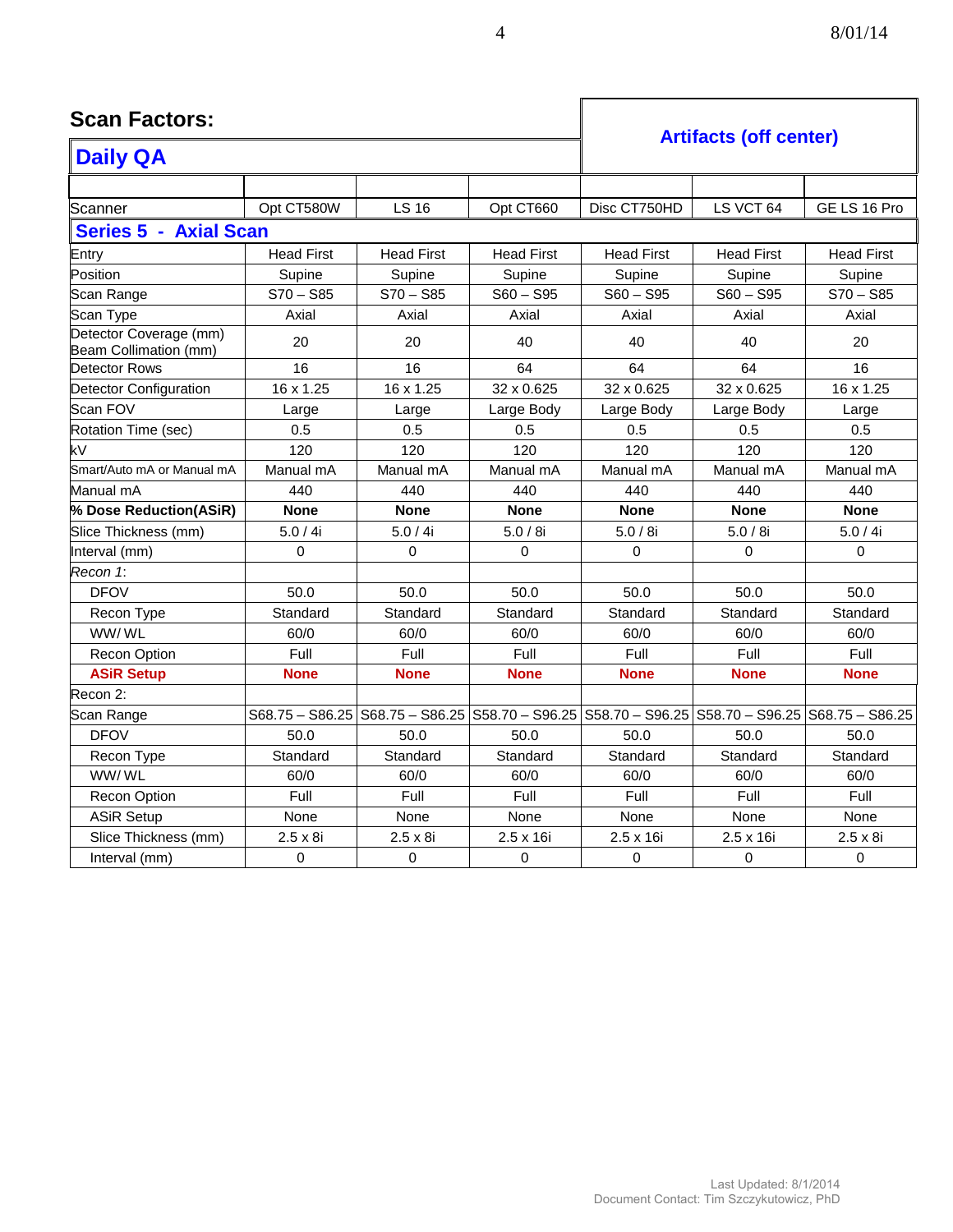| <b>Scan Factors:</b>                            | Water CT #, Noise (Standard Dev.),<br><b>Artifacts:</b> |                   |                   |                   |                                             |                   |
|-------------------------------------------------|---------------------------------------------------------|-------------------|-------------------|-------------------|---------------------------------------------|-------------------|
| <b>Weekly QA</b>                                |                                                         |                   |                   |                   | <b>Low Contrast Detectability (if Done)</b> |                   |
|                                                 |                                                         |                   |                   |                   |                                             |                   |
| Scanner                                         | Opt CT580W                                              | <b>LS 16</b>      | Opt CT660         | Disc CT750HD      | LS VCT 64                                   | GE LS 16 Pro      |
| <b>Series 1 - Helical Scan</b>                  |                                                         |                   |                   |                   |                                             |                   |
| Entry                                           | <b>Head First</b>                                       | <b>Head First</b> | <b>Head First</b> | <b>Head First</b> | <b>Head First</b>                           | <b>Head First</b> |
| Position                                        | Supine                                                  | Supine            | Supine            | Supine            | Supine                                      | Supine            |
| Scan Range                                      | $S60 - S95$                                             | $S60 - S95$       | $S60 - S95$       | $S60 - S95$       | $S60 - S95$                                 | $S60 - S95$       |
| Scan Type                                       | Helical                                                 | Helical           | Helical           | Helical           | Helical                                     | Helical           |
| Detector Coverage (mm)<br>Beam Collimation (mm) | 20                                                      | 20                | 40                | 40                | 40                                          | 20                |
| <b>Detector Rows</b>                            | 16                                                      | 16                | 64                | 64                | 64                                          | 16                |
| Detector Configuration                          | 16 x 1.25                                               | 16 x 1.25         | 64 x 0.625        | 64 x 0.625        | 64 x 0.625                                  | 16 x 1.25         |
| Scan FOV                                        | Small                                                   | Small             | Small Body        | Small Body        | Small Body                                  | Small             |
| Pitch                                           | 0.938                                                   | 0.938             | 0.516             | 0.516             | 0.516                                       | 0.938             |
| Speed (mm/rot)                                  | 18.75                                                   | 18.75             | 20.62             | 20.62             | 20.62                                       | 18.75             |
| Rotation Time (sec)                             | 0.8                                                     | 0.6               | 0.5               | 0.4               | 0.4                                         | 0.6               |
| kV                                              | 120                                                     | 120               | 120               | 120               | 120                                         | 120               |
| Smart/Auto mA or Manual mA                      | Manual mA                                               | Manual mA         | Manual mA         | Manual mA         | Manual mA                                   | Manual mA         |
| Manual mA                                       | 380                                                     | 405               | 270               | 365               | 335                                         | 405               |
| % Dose Reduction(ASiR)                          | <b>None</b>                                             | <b>None</b>       | <b>None</b>       | <b>None</b>       | <b>None</b>                                 | <b>None</b>       |
| Slice Thickness (mm)                            | 5.0                                                     | 5.0               | 5.0               | 5.0               | 5.0                                         | 5.0               |
| Interval (mm)                                   | 5.0                                                     | 5.0               | 5.0               | 5.0               | 5.0                                         | 5.0               |
| Recon 1:                                        |                                                         |                   |                   |                   |                                             |                   |
| <b>DFOV</b>                                     | 22.7                                                    | 22.7              | 22.7              | 22.7              | 22.7                                        | 22.7              |
| Recon Type                                      | Standard                                                | Standard          | Standard          | Standard          | Standard                                    | Standard          |
| WW/WL                                           | 60/0                                                    | 60/0              | 60/0              | 60/0              | 60/0                                        | 60/0              |
| Recon Option                                    | Full                                                    | Full              | Full              | Full              | Full                                        | Full              |
| <b>ASiR Setup</b>                               | <b>None</b>                                             | <b>None</b>       | <b>None</b>       | <b>None</b>       | <b>None</b>                                 | <b>None</b>       |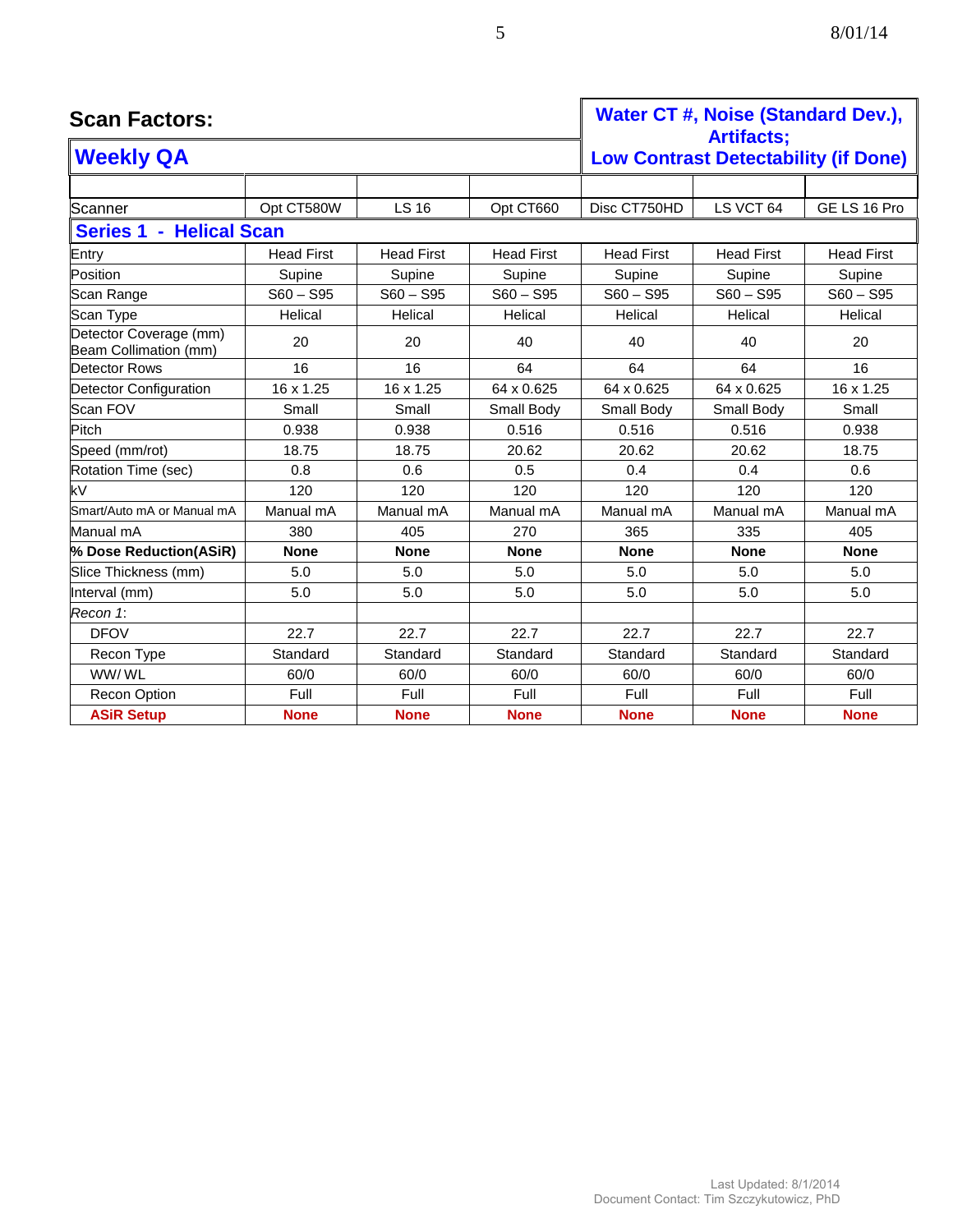| <b>Scan Factors:</b>                            |                   |                   |                   |                                                                                         | <b>Artifacts</b>  |                   |
|-------------------------------------------------|-------------------|-------------------|-------------------|-----------------------------------------------------------------------------------------|-------------------|-------------------|
| <b>Weekly QA</b>                                |                   |                   |                   |                                                                                         |                   |                   |
|                                                 |                   |                   |                   |                                                                                         |                   |                   |
| Scanner                                         | Opt CT580W        | <b>LS 16</b>      | Opt CT660         | Disc CT750HD                                                                            | LS VCT 64         | GE LS 16 Pro      |
| <b>Series 2 - Axial Scan</b>                    |                   |                   |                   |                                                                                         |                   |                   |
| Entry                                           | <b>Head First</b> | <b>Head First</b> | <b>Head First</b> | <b>Head First</b>                                                                       | <b>Head First</b> | <b>Head First</b> |
| Position                                        | Supine            | Supine            | Supine            | Supine                                                                                  | Supine            | Supine            |
| Scan Range                                      | $S70 - S85$       | $S70 - S85$       | $S60 - S95$       | $S60 - S95$                                                                             | $S60 - S95$       | $S70 - S85$       |
| Scan Type                                       | Axial             | Axial             | Axial             | Axial                                                                                   | Axial             | Axial             |
| Detector Coverage (mm)<br>Beam Collimation (mm) | 20                | 20                | 40                | 40                                                                                      | 40                | 20                |
| Detector Rows                                   | 16                | 16                | 64                | 64                                                                                      | 64                | 16                |
| Detector Configuration                          | 16 x 1.25         | 16 x 1.25         | 32 x 0.625        | 32 x 0.625                                                                              | 32 x 0.625        | 16 x 1.25         |
| Scan FOV                                        | Small             | Small             | Small Body        | Small Body                                                                              | Small Body        | Small             |
| Rotation Time (sec)                             | 0.5               | 0.5               | 0.5               | 0.5                                                                                     | 0.5               | 0.5               |
| kV                                              | 120               | 120               | 120               | 120                                                                                     | 120               | 120               |
| Smart/Auto mA or Manual mA                      | Manual mA         | Manual mA         | Manual mA         | Manual mA                                                                               | Manual mA         | Manual mA         |
| Manual mA                                       | 440               | 440               | 440               | 440                                                                                     | 440               | 440               |
| % Dose Reduction(ASiR)                          | <b>None</b>       | <b>None</b>       | <b>None</b>       | <b>None</b>                                                                             | <b>None</b>       | <b>None</b>       |
| Slice Thickness (mm)                            | 5.0 / 4i          | 5.0 / 4i          | 5.0/8i            | 5.0 / 8i                                                                                | 5.0 / 8i          | 5.0 / 4i          |
| Interval (mm)                                   | $\Omega$          | $\Omega$          | $\Omega$          | $\Omega$                                                                                | $\Omega$          | $\Omega$          |
| Recon 1:                                        |                   |                   |                   |                                                                                         |                   |                   |
| <b>DFOV</b>                                     | 22.7              | 22.7              | 22.7              | 22.7                                                                                    | 22.7              | 22.7              |
| Recon Type                                      | Standard          | Standard          | Standard          | Standard                                                                                | Standard          | Standard          |
| WW/WL                                           | 60/0              | 60/0              | 60/0              | 60/0                                                                                    | 60/0              | 60/0              |
| <b>Recon Option</b>                             | Full              | Full              | Full              | Full                                                                                    | Full              | Full              |
| <b>ASiR Setup</b>                               | <b>None</b>       | <b>None</b>       | <b>None</b>       | <b>None</b>                                                                             | <b>None</b>       | <b>None</b>       |
| Recon 2:                                        |                   |                   |                   |                                                                                         |                   |                   |
| Scan Range                                      |                   |                   |                   | S68.75 - S86.25   S68.75 - S86.25   S58.70 - S96.25   S58.70 - S96.25   S58.70 - S96.25 |                   | $S68.75 - S86.25$ |
| <b>DFOV</b>                                     | 22.7              | 22.7              | 22.7              | 22.7                                                                                    | 22.7              | 22.7              |
| Recon Type                                      | Standard          | Standard          | Standard          | Standard                                                                                | Standard          | Standard          |
| WW/WL                                           | 60/0              | 60/0              | 60/0              | 60/0                                                                                    | 60/0              | 60/0              |
| Recon Option                                    | Full              | Full              | Full              | Full                                                                                    | Full              | Full              |
| <b>ASiR Setup</b>                               | None              | None              | None              | None                                                                                    | None              | None              |
| Slice Thickness (mm)                            | $2.5 \times 8i$   | $2.5 \times 8i$   | $2.5 \times 16i$  | 2.5 x 16i                                                                               | 2.5 x 16i         | $2.5 \times 8i$   |
| Interval (mm)                                   | $\mathbf 0$       | 0                 | 0                 | $\mathbf 0$                                                                             | $\mathbf 0$       | $\mathbf 0$       |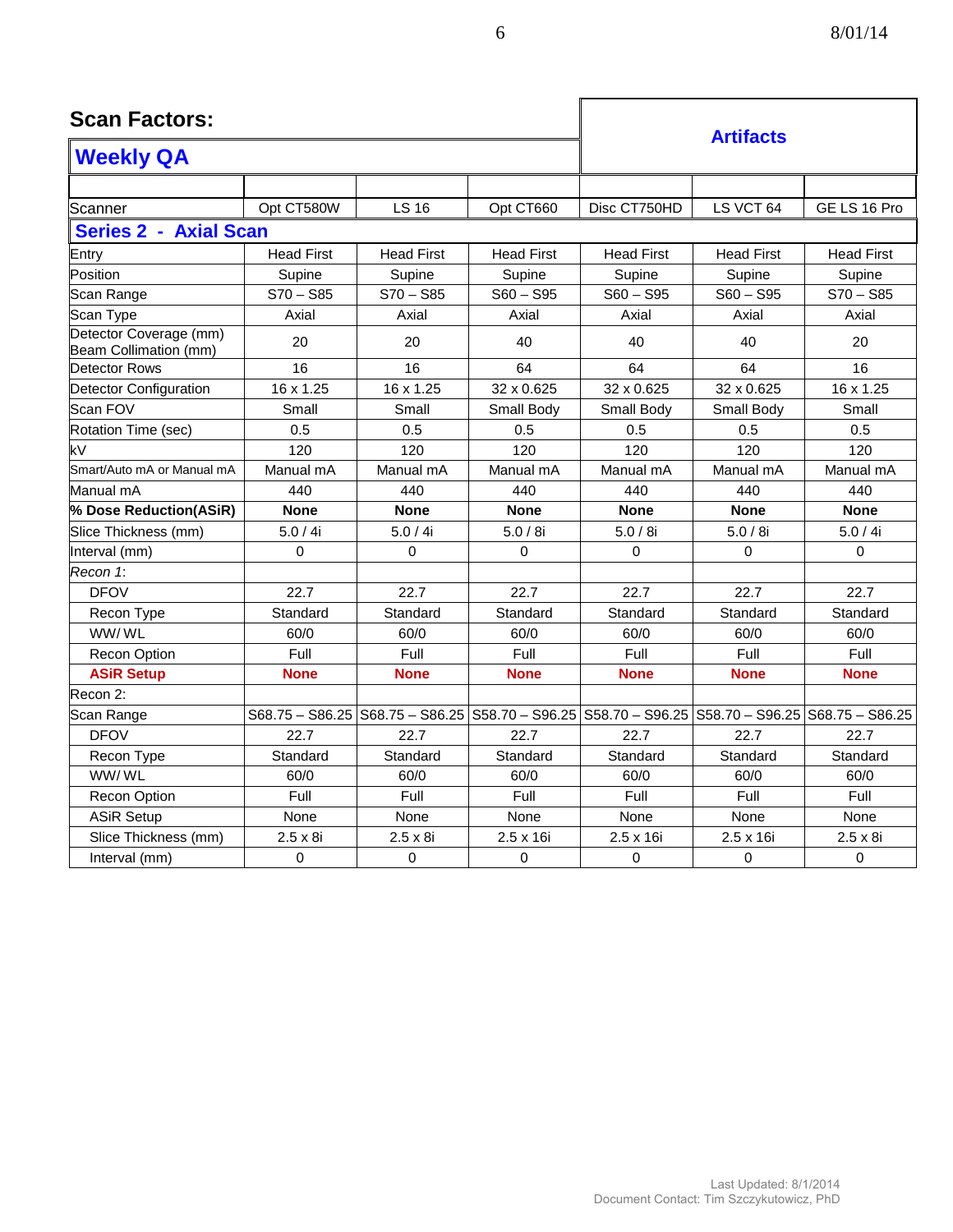| <b>Scan Factors:</b>                            |                   |                   | <b>Contrast Scale:</b> |                   |                                 |                   |
|-------------------------------------------------|-------------------|-------------------|------------------------|-------------------|---------------------------------|-------------------|
| <b>Weekly QA</b>                                |                   |                   |                        |                   | <b>High Contrast Resolution</b> |                   |
|                                                 |                   |                   |                        |                   |                                 |                   |
| Scanner                                         | Opt CT580W        | <b>LS 16</b>      | Opt CT660              | Disc CT750HD      | LS VCT 64                       | GE LS 16 Pro      |
| <b>Series 4 - Helical Scan</b>                  |                   |                   |                        |                   |                                 |                   |
| Entry                                           | <b>Head First</b> | <b>Head First</b> | <b>Head First</b>      | <b>Head First</b> | <b>Head First</b>               | <b>Head First</b> |
| Position                                        | Supine            | Supine            | Supine                 | Supine            | Supine                          | Supine            |
| Scan Range                                      | $115 - S20$       | $115 - S20$       | $115 - S20$            | $115 - S20$       | $115 - S20$                     | $115 - S20$       |
| Scan Type                                       | Helical           | Helical           | Helical                | Helical           | Helical                         | Helical           |
| Detector Coverage (mm)<br>Beam Collimation (mm) | 20                | 20                | 40                     | 40                | 40                              | 20                |
| Detector Rows                                   | 16                | 16                | 64                     | 64                | 64                              | 16                |
| <b>Detector Configuration</b>                   | 16 x 1.25         | 16 x 1.25         | 64 x 0.625             | 64 x 0.625        | 64 x 0.625                      | 16 x 1.25         |
| Scan FOV                                        | Small             | Small             | Small Body             | Small Body        | Small Body                      | Small             |
| Pitch                                           | 0.562             | 0.562             | 0.516                  | 0.516             | 0.516                           | 0.562             |
| Speed (mm/rot)                                  | 11.25             | 11.25             | 20.62                  | 20.62             | 20.62                           | 11.25             |
| Rotation Time (sec)                             | 1.0               | 1.0               | 1.0                    | 1.0               | 1.0                             | 1.0               |
| kV                                              | 120               | 120               | 120                    | 120               | 120                             | 120               |
| Smart/Auto mA or Manual mA                      | Manual mA         | Manual mA         | Manual mA              | Manual mA         | Manual mA                       | Manual mA         |
| Manual mA                                       | 550               | 440               | 440                    | 440               | 440                             | 440               |
| % Dose Reduction(ASiR)                          | <b>None</b>       | <b>None</b>       | <b>None</b>            | <b>None</b>       | <b>None</b>                     | <b>None</b>       |
| Slice Thickness (mm)                            | 5.0               | 5.0               | 5.0                    | 5.0               | 5.0                             | 5.0               |
| Interval (mm)                                   | 5.0               | 5.0               | 5.0                    | 5.0               | 5.0                             | 5.0               |
| Recon 1:                                        |                   |                   |                        |                   |                                 |                   |
| <b>DFOV</b>                                     | 20.0              | 20.0              | 20.0                   | 20.0              | 20.0                            | 20.0              |
| Recon Type                                      | Standard          | Standard          | Standard               | Standard          | Standard                        | Standard          |
| WW/WL                                           | 250/60            | 250/60            | 250/60                 | 250/60            | 250/60                          | 250/60            |
| <b>Recon Option</b>                             | Full              | Full              | Full                   | Full              | Full                            | Full              |
| <b>ASiR Setup</b>                               | <b>None</b>       | <b>None</b>       | <b>None</b>            | <b>None</b>       | <b>None</b>                     | <b>None</b>       |
| Recon 2:                                        |                   |                   |                        |                   |                                 |                   |
| <b>DFOV</b>                                     | 12.0              | 12.0              | 12.0                   | 12.0              | 12.0                            | 12.0              |
| Recon Type                                      | Edge              | Edge              | Edge                   | Edge              | Edge                            | Edge              |
| WW/WL                                           | 250/60            | 250/60            | 250/60                 | 250/60            | 250/60                          | 250/60            |
| <b>Recon Option</b>                             | Full              | Full              | Full                   | Full              | Full                            | Full              |
| <b>ASiR Setup</b>                               | <b>None</b>       | <b>None</b>       | <b>None</b>            | <b>None</b>       | <b>None</b>                     | <b>None</b>       |
| Slice Thickness (mm)                            | 5.0               | 5.0               | 5.0                    | 5.0               | 5.0                             | 5.0               |

Interval (mm)  $\begin{array}{|c|c|c|c|c|c|c|c|c|} \hline \end{array}$  5.0  $\begin{array}{|c|c|c|c|c|c|c|} \hline \end{array}$  5.0  $\begin{array}{|c|c|c|c|c|} \hline \end{array}$  5.0  $\begin{array}{|c|c|c|c|c|} \hline \end{array}$  5.0  $\begin{array}{|c|c|c|c|} \hline \end{array}$  5.0

#### Last Updated: 8/1/2014 Document Contact: Tim Szczykutowicz, PhD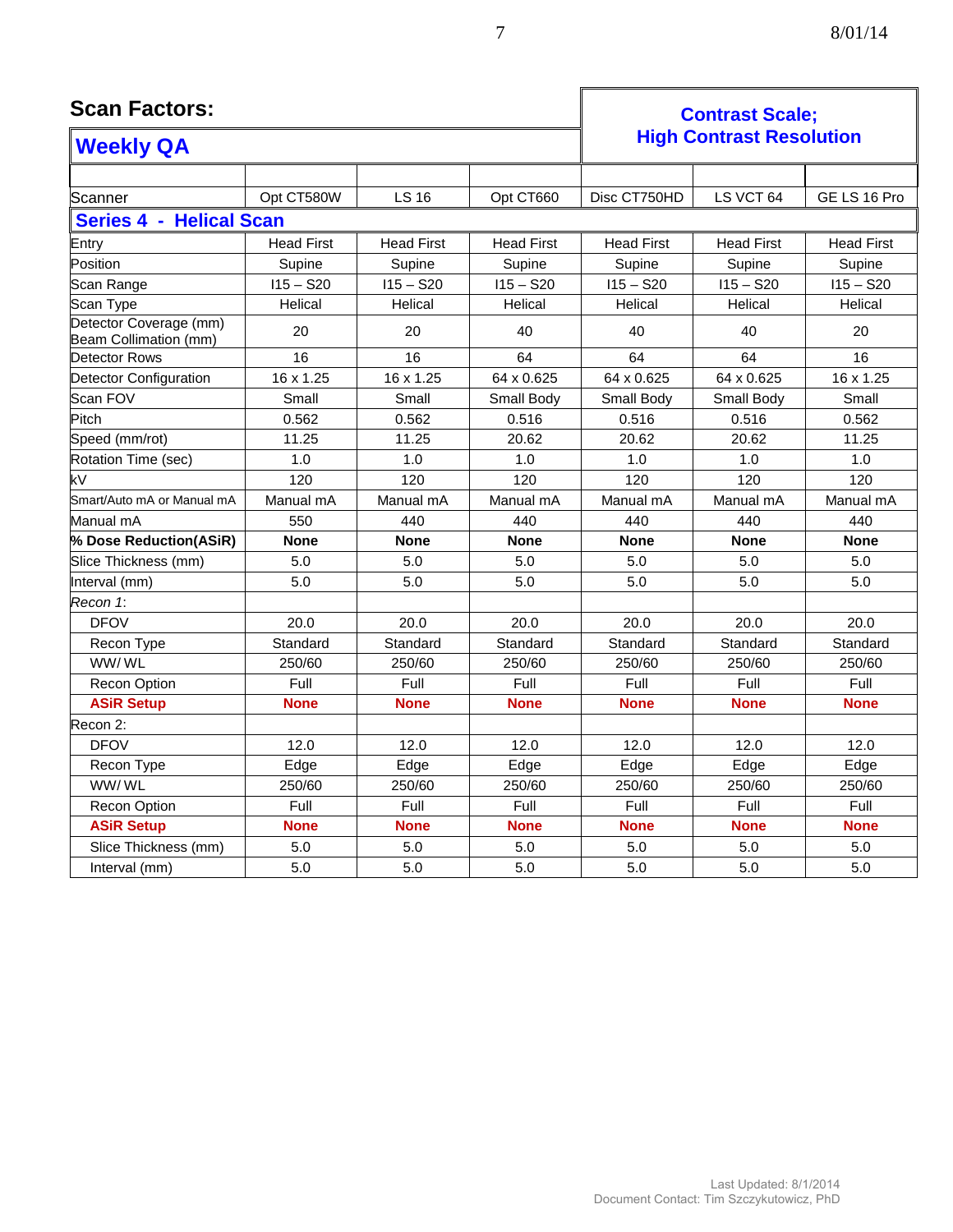| 8 | 8/01/14 |
|---|---------|
|---|---------|

#### **Scan Factors: Scan Factors: Slice Thickness; Alignment Light Accuracy Weekly QA** Scanner | Opt CT580W | LS 16 | Opt CT660 | Disc CT750HD | LS VCT 64 | GE LS 16 Pro **Series 6 - Axial Scan - Group 1** Entry | Head First | Head First | Head First | Head First | Head First | Head First Position Supine Supine Supine Supine Supine Supine Scan Range | I5 – S10 | I5 – S10 | I5 – S10 | I5 – S10 | I5 – S10 Scan Type | Axial | Axial | Axial | Axial | Axial | Axial Detector Coverage (mm) Detection Coverage (Hilli)<br>Beam Collimation (mm) 20 20 20 20 20 20 20 20 20 Detector Rows | 16 | 16 | 32 | 32 | 16 Detector Configuration 16 x 1.25 16 x 1.25 32 x 0.625 32 x 0.625 32 x 0.625 16 x 1.25 Scan FOV | Small | Small | Small Body | Small Body | Small Body | Small Rotation Time (sec) 1.0 1.0 1.0 1.0 1.0 1.0 kV 120 120 120 120 120 120 Smart/Auto mA or Manual mA Manual mA Manual mA Manual mA Manual mA Manual mA Manual mA Manual mA | 325 | 260 | 260 | 260 | 260 | 260 **% Dose Reduction(ASiR) None None None None None None** Slice Thickness (mm) 5.0 / 4i 5.0 / 4i 5.0 / 4i 5.0 / 4i 5.0 / 4i 5.0 / 4i Interval (mm) | 0 | 0 | 0 | 0 | 0 *Recon 1*:

DFOV 25.0 25.0 25.0 25.0 25.0 25.0 Recon Type | Standard | Standard | Standard | Standard | Standard | Standard WW/ WL | 200/60 | 200/60 | 200/60 | 200/60 | 200/60 | 200/60 Recon Option Full Full Full Full Full Full **ASiR Setup None None None None None None**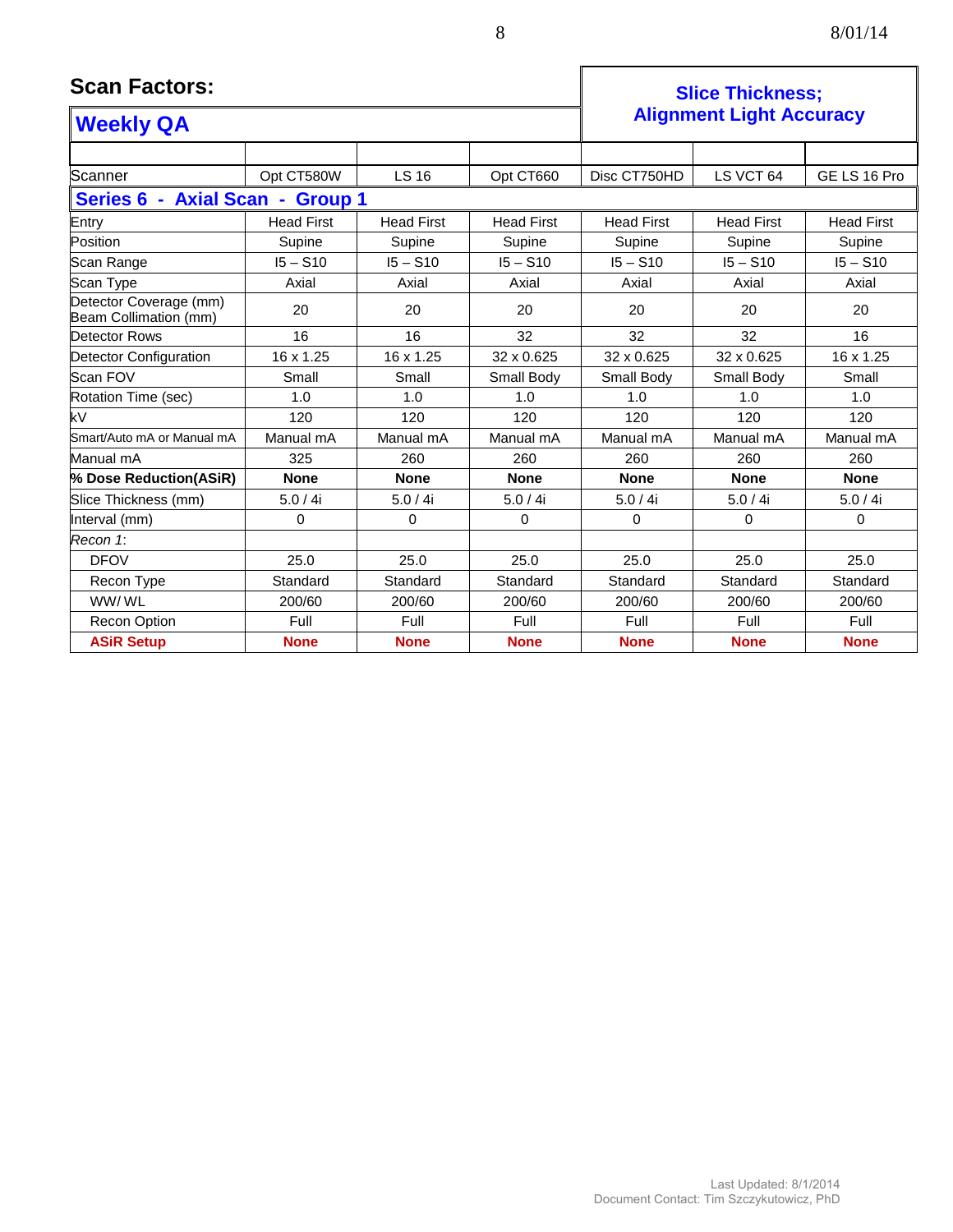| <b>Scan Factors:</b>                            |                   |                   | <b>Slice Thickness:</b><br><b>Alignment Light Accuracy</b> |                   |                   |                   |
|-------------------------------------------------|-------------------|-------------------|------------------------------------------------------------|-------------------|-------------------|-------------------|
| <b>Weekly QA</b>                                |                   |                   |                                                            |                   |                   |                   |
|                                                 |                   |                   |                                                            |                   |                   |                   |
| Scanner                                         | Opt CT580W        | <b>LS 16</b>      | Opt CT660                                                  | Disc CT750HD      | LS VCT 64         | GE LS 16 Pro      |
| Series 7 - Axial Scan - Group 2                 |                   |                   |                                                            |                   |                   |                   |
| Entry                                           | <b>Head First</b> | <b>Head First</b> | <b>Head First</b>                                          | <b>Head First</b> | <b>Head First</b> | <b>Head First</b> |
| Position                                        | Supine            | Supine            | Supine                                                     | Supine            | Supine            | Supine            |
| Scan Range                                      | $12.5 - S5$       | $12.5 - S5$       | $12.5 - S5$                                                | $12.5 - S5$       | $12.5 - S5$       | $12.5 - S5$       |
| Scan Type                                       | Axial             | Axial             | Axial                                                      | Axial             | Axial             | Axial             |
| Detector Coverage (mm)<br>Beam Collimation (mm) | 10                | 10                | 10                                                         | 10                | 10                | 10                |
| Detector Rows                                   | 16                | 16                | 16                                                         | 16                | 16                | 16                |
| <b>Detector Configuration</b>                   | 8 x 1.25          | 8 x 1.25          | 16 x 0.625                                                 | 16 x 0.625        | 16 x 0.625        | 8 x 1.25          |
| Scan FOV                                        | Small             | Small             | Small Body                                                 | Small Body        | Small Body        | Small             |
| Rotation Time (sec)                             | 1.0               | 1.0               | 1.0                                                        | 1.0               | 1.0               | 1.0               |
| kV                                              | 120               | 120               | 120                                                        | 120               | 120               | 120               |
| Smart/Auto mA or Manual mA                      | Manual mA         | Manual mA         | Manual mA                                                  | Manual mA         | Manual mA         | Manual mA         |
| Manual mA                                       | 325               | 260               | 260                                                        | 260               | 260               | 260               |
| % Dose Reduction(ASiR)                          | <b>None</b>       | <b>None</b>       | <b>None</b>                                                | <b>None</b>       | <b>None</b>       | <b>None</b>       |
| Slice Thickness (mm)                            | 2.5 / 4i          | 2.5 / 4i          | 2.5 / 4i                                                   | 2.5 / 4i          | 2.5 / 4i          | 2.5 / 4i          |
| Interval (mm)                                   | $\Omega$          | $\mathbf{0}$      | $\Omega$                                                   | $\Omega$          | 0                 | $\Omega$          |
| Recon 1:                                        |                   |                   |                                                            |                   |                   |                   |
| <b>DFOV</b>                                     | 25.0              | 25.0              | 25.0                                                       | 25.0              | 25.0              | 25.0              |
| Recon Type                                      | Standard          | Standard          | Standard                                                   | Standard          | Standard          | Standard          |
| WW/WL                                           | 400/-40           | 400/-40           | 400/-40                                                    | 400/-40           | 400/-40           | 400/-40           |
| Recon Option                                    | Full              | Full              | Full                                                       | Full              | Full              | Full              |
| <b>ASiR Setup</b>                               | <b>None</b>       | <b>None</b>       | <b>None</b>                                                | <b>None</b>       | <b>None</b>       | <b>None</b>       |
| Recon 2:                                        |                   |                   |                                                            |                   |                   |                   |
| Scan Range                                      | $13.125 - S5.625$ | $13.125 - S5.625$ | $13.125 - S5.625$                                          | $13.125 - S5.625$ | $13.125 - S5.625$ | $13.125 - S5.625$ |
| <b>DFOV</b>                                     | 25.0              | 25.0              | 25.0                                                       | 25.0              | 25.0              | 25.0              |
| Recon Type                                      | Standard          | Standard          | Standard                                                   | Standard          | Standard          | Standard          |
| WW/WL                                           | 800/-140          | 800/-140          | 800/-140                                                   | 800/-140          | 800/-140          | 800/-140          |
| Recon Option                                    | Full              | Full              | Full                                                       | Full              | Full              | Full              |
| <b>ASiR Setup</b>                               | None              | None              | None                                                       | None              | None              | None              |
| Slice Thickness (mm)                            | $1.25 \times 8i$  | $1.25 \times 8i$  | $1.25 \times 8i$                                           | $1.25 \times 8i$  | $1.25 \times 8i$  | $1.25 \times 8i$  |

Interval (mm) 0 0 0 0 0 0

 $\mathsf{r}$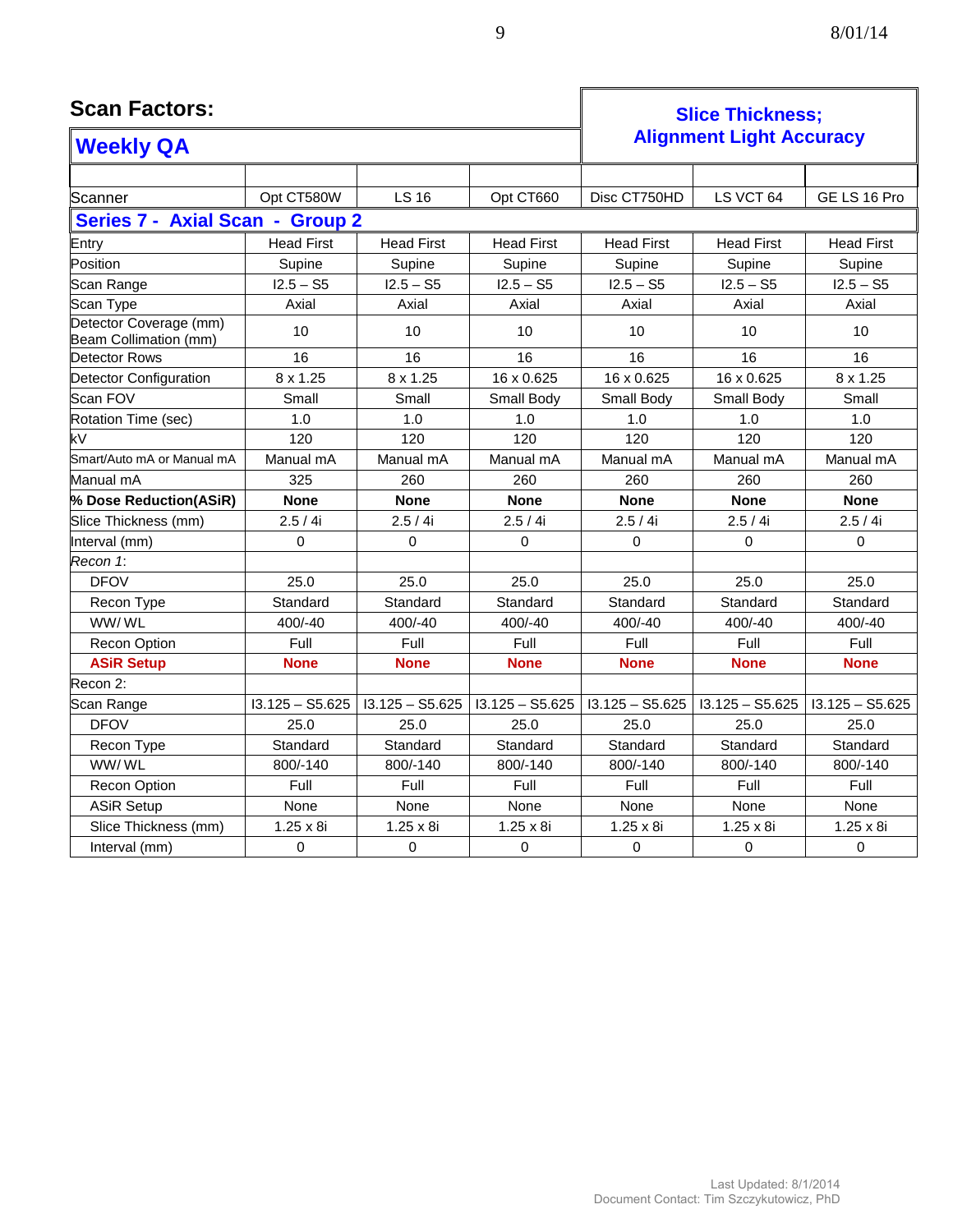## **After repositioning the phantom vertically as high in the gantry as the scanner will allow:**

| <b>Scan Factors:</b>                            | <b>Artifacts (off center)</b> |                   |                   |                   |                   |                   |
|-------------------------------------------------|-------------------------------|-------------------|-------------------|-------------------|-------------------|-------------------|
| <b>Weekly QA</b>                                |                               |                   |                   |                   |                   |                   |
|                                                 |                               |                   |                   |                   |                   |                   |
| Scanner                                         | Opt CT580W                    | LS 16             | Opt CT660         | Disc CT750HD      | LS VCT 64         | GE LS 16 Pro      |
| Series 8 or 9 - Helical Scan                    |                               |                   |                   |                   |                   |                   |
| Entry                                           | <b>Head First</b>             | <b>Head First</b> | <b>Head First</b> | <b>Head First</b> | <b>Head First</b> | <b>Head First</b> |
| Position                                        | Supine                        | Supine            | Supine            | Supine            | Supine            | Supine            |
| Scan Range                                      | $S60 - S95$                   | $S60 - S95$       | $S60 - S95$       | $S60 - S95$       | $S60 - S95$       | $S60 - S95$       |
| Scan Type                                       | Helical                       | Helical           | Helical           | Helical           | Helical           | Helical           |
| Detector Coverage (mm)<br>Beam Collimation (mm) | 20                            | 20                | 40                | 40                | 40                | 20                |
| Detector Rows                                   | 16                            | 16                | 64                | 64                | 64                | 16                |
| Detector Configuration                          | 16 x 1.25                     | 16 x 1.25         | 64 x 0.625        | 64 x 0.625        | 64 x 0.625        | 16 x 1.25         |
| Scan FOV                                        | Large                         | Large             | Large Body        | Large Body        | Large Body        | Large             |
| Pitch                                           | 0.938                         | 0.938             | 0.516             | 0.516             | 0.516             | 0.938             |
| Speed (mm/rot)                                  | 18.75                         | 18.75             | 20.62             | 20.62             | 20.62             | 16 x 1.25         |
| Rotation Time (sec)                             | 0.8                           | 0.6               | 0.5               | 0.4               | 0.4               | 0.6               |
| kV                                              | 120                           | 120               | 120               | 120               | 120               | 120               |
| Smart/Auto mA or Manual mA                      | Manual mA                     | Manual mA         | Manual mA         | Manual mA         | Manual mA         | Manual mA         |
| Manual mA                                       | 380                           | 405               | 270               | 365               | 335               | 405               |
| % Dose Reduction(ASiR)                          | <b>None</b>                   | <b>None</b>       | <b>None</b>       | <b>None</b>       | <b>None</b>       | <b>None</b>       |
| Slice Thickness (mm)                            | 5.0                           | 5.0               | 5.0               | 5.0               | 5.0               | 5.0               |
| Interval (mm)                                   | 5.0                           | 5.0               | 5.0               | 5.0               | 5.0               | 5.0               |
| Recon 1:                                        |                               |                   |                   |                   |                   |                   |
| <b>DFOV</b>                                     | 50.0                          | 50.0              | 50.0              | 50.0              | 50.0              | 50.0              |
| Recon Type                                      | Standard                      | Standard          | Standard          | Standard          | Standard          | Standard          |
| WW/WL                                           | 60/0                          | 60/0              | 60/0              | 60/0              | 60/0              | 60/0              |
| <b>Recon Option</b>                             | Full                          | Full              | Full              | Full              | Full              | Full              |
| <b>ASiR Setup</b>                               | <b>None</b>                   | <b>None</b>       | <b>None</b>       | <b>None</b>       | <b>None</b>       | <b>None</b>       |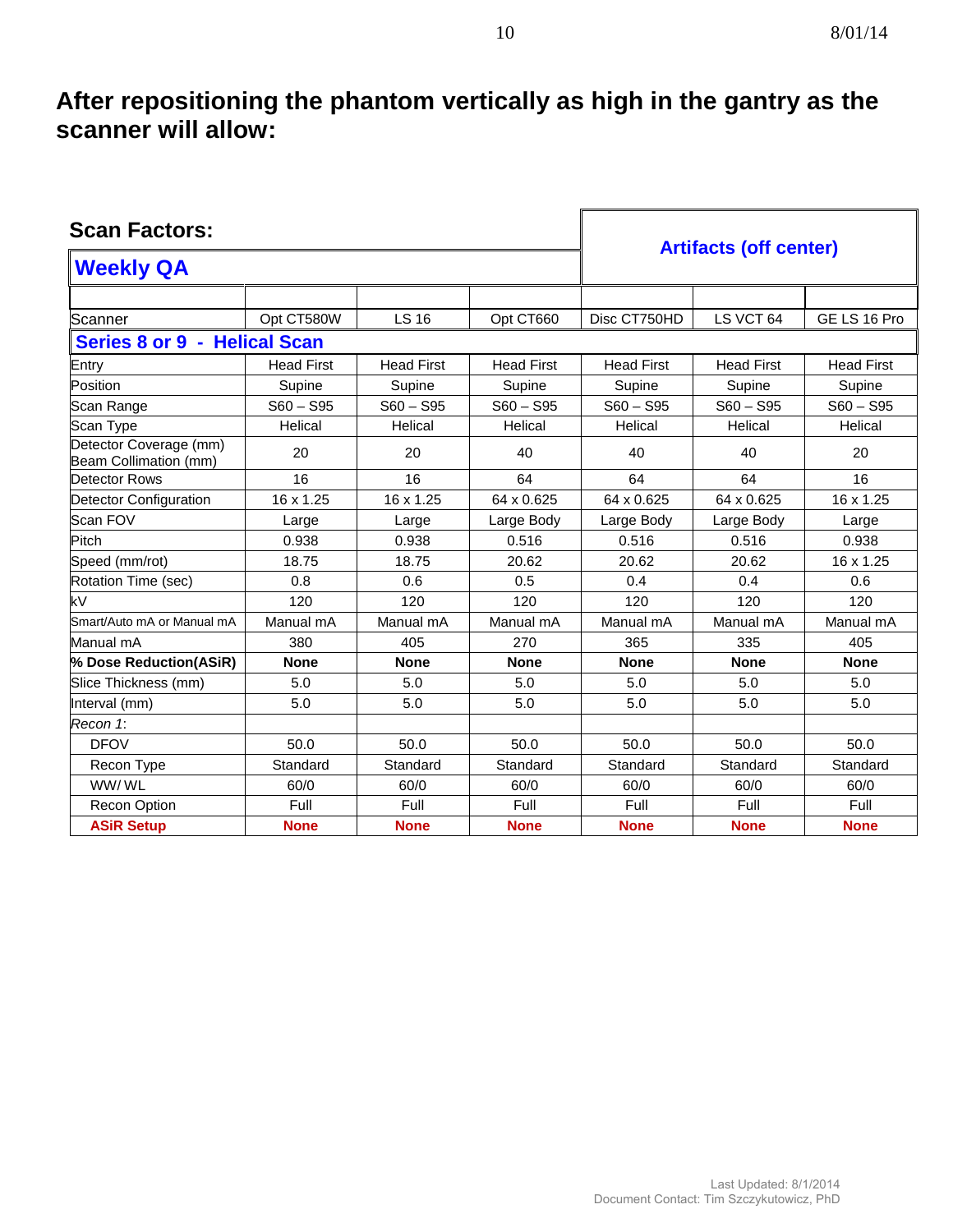#### **Scan Factors: Artifacts (off center) Weekly QA** Scanner | Opt CT580W | LS 16 | Opt CT660 | Disc CT750HD | LS VCT 64 | GE LS 16 Pro **Series 9 or 10 - Axial Scan** Entry | Head First | Head First | Head First | Head First | Head First | Head First Position Supine Supine Supine Supine Supine Supine Scan Range | S70 – S85 | S70 – S85 | S60 – S95 | S60 – S95 | S70 – S85 Scan Type | Axial | Axial | Axial | Axial | Axial | Axial Detector Coverage (mm) Detector Coverage (mm)<br>Beam Collimation (mm) 20 20 40 40 40 20 Detector Rows | 16 | 16 | 64 | 64 | 16 | 16 Detector Configuration 16 x 1.25 16 x 1.25 32 x 0.625 32 x 0.625 32 x 0.625 16 x 1.25 Scan FOV | Large | Large | Large Body | Large Body | Large Body | Large Rotation Time (sec) 0.5 0.5 0.5 0.5 0.5 0.5 kV 120 120 120 120 120 120 Smart/Auto mA or Manual mA | Manual mA | Manual mA | Manual mA | Manual mA | Manual mA Manual mA | 440 | 440 | 440 | 440 | 440 | 440 **% Dose Reduction(ASiR) None None None None None None** Slice Thickness (mm) 5.0 / 4i 5.0 / 4i 5.0 / 8i 5.0 / 8i 5.0 / 8i 5.0 / 4i Interval (mm) | 0 | 0 | 0 | 0 | 0 *Recon 1*: DFOV | 50.0 | 50.0 | 50.0 | 50.0 | 50.0 | 50.0 Recon Type | Standard | Standard | Standard | Standard | Standard | Standard WW/ WL 60/0 60/0 60/0 60/0 60/0 60/0 Recon Option Full Full Full Full Full Full **ASiR Setup None None None None None None** Recon 2: Scan Range S68.75 – S86.25 S68.75 – S86.25 S58.70 – S96.25 S58.70 – S96.25 S58.70 – S96.25 S68.75 – S86.25 DFOV 50.0 50.0 50.0 50.0 50.0 50.0 Recon Type | Standard | Standard | Standard | Standard | Standard | Standard WW/ WL 60/0 60/0 60/0 60/0 60/0 60/0 Recon Option Full Full Full Full Full Full ASiR Setup | None | None | None | None | None | None Slice Thickness (mm) 2.5 x 8i 2.5 x 8i 2.5 x 16i 2.5 x 16i 2.5 x 16i 2.5 x 8i Interval (mm) | 0 | 0 | 0 | 0 | 0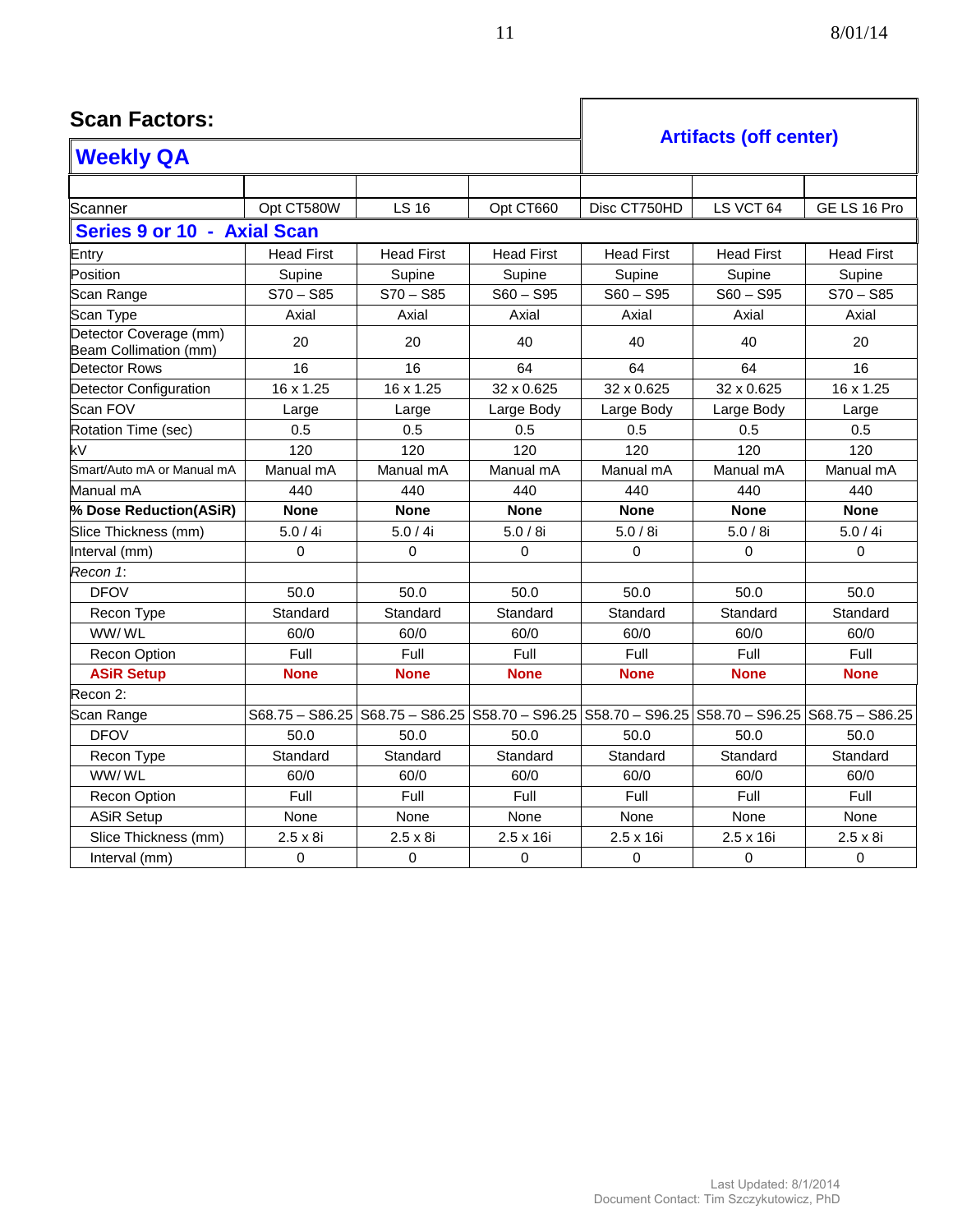| <b>Scan Factors: (8 Slice)</b>                  |                   | Water CT #, Noise (Standard Dev.), |                  |  |
|-------------------------------------------------|-------------------|------------------------------------|------------------|--|
| <b>Daily QA</b>                                 |                   |                                    | <b>Artifacts</b> |  |
|                                                 |                   |                                    | East             |  |
| Scanner                                         |                   |                                    | LS 8 Slice       |  |
| <b>Series 1 - Helical Scan</b>                  |                   |                                    |                  |  |
| Entry                                           | <b>Head First</b> |                                    |                  |  |
| Position                                        | Supine            |                                    |                  |  |
| Scan Range                                      | $S60 - S95$       |                                    |                  |  |
| Scan Type                                       | Helical           |                                    |                  |  |
| Detector Coverage (mm)<br>Beam Collimation (mm) | 20                |                                    |                  |  |
| Detector Rows                                   | 8                 |                                    |                  |  |
| Detector Configuration                          | 8 x 2.5           |                                    |                  |  |
| Scan FOV                                        | Small             |                                    |                  |  |
| Pitch                                           | 0.875             |                                    |                  |  |
| Speed (mm/rot)                                  | 17.5              |                                    |                  |  |
| Rotation Time (sec)                             | 0.6               |                                    |                  |  |
| kV                                              | 120               |                                    |                  |  |
| Smart/Auto mA or Manual mA                      | Manual mA         |                                    |                  |  |
| Manual mA                                       | 380               |                                    |                  |  |
| % Dose Reduction(ASiR)                          | <b>None</b>       |                                    |                  |  |
| Slice Thickness (mm)                            | 5.0               |                                    |                  |  |
| Interval (mm)                                   | 5.0               |                                    |                  |  |
| Recon 1:                                        |                   |                                    |                  |  |
| <b>DFOV</b>                                     | 22.7              |                                    |                  |  |
| Recon Type                                      | Standard          |                                    |                  |  |
| WW/WL                                           | 60/0              |                                    |                  |  |
| <b>Recon Option</b>                             | Full              |                                    |                  |  |

**ASiR Setup None**

#### Last Updated: 8/1/2014 Document Contact: Tim Szczykutowicz, PhD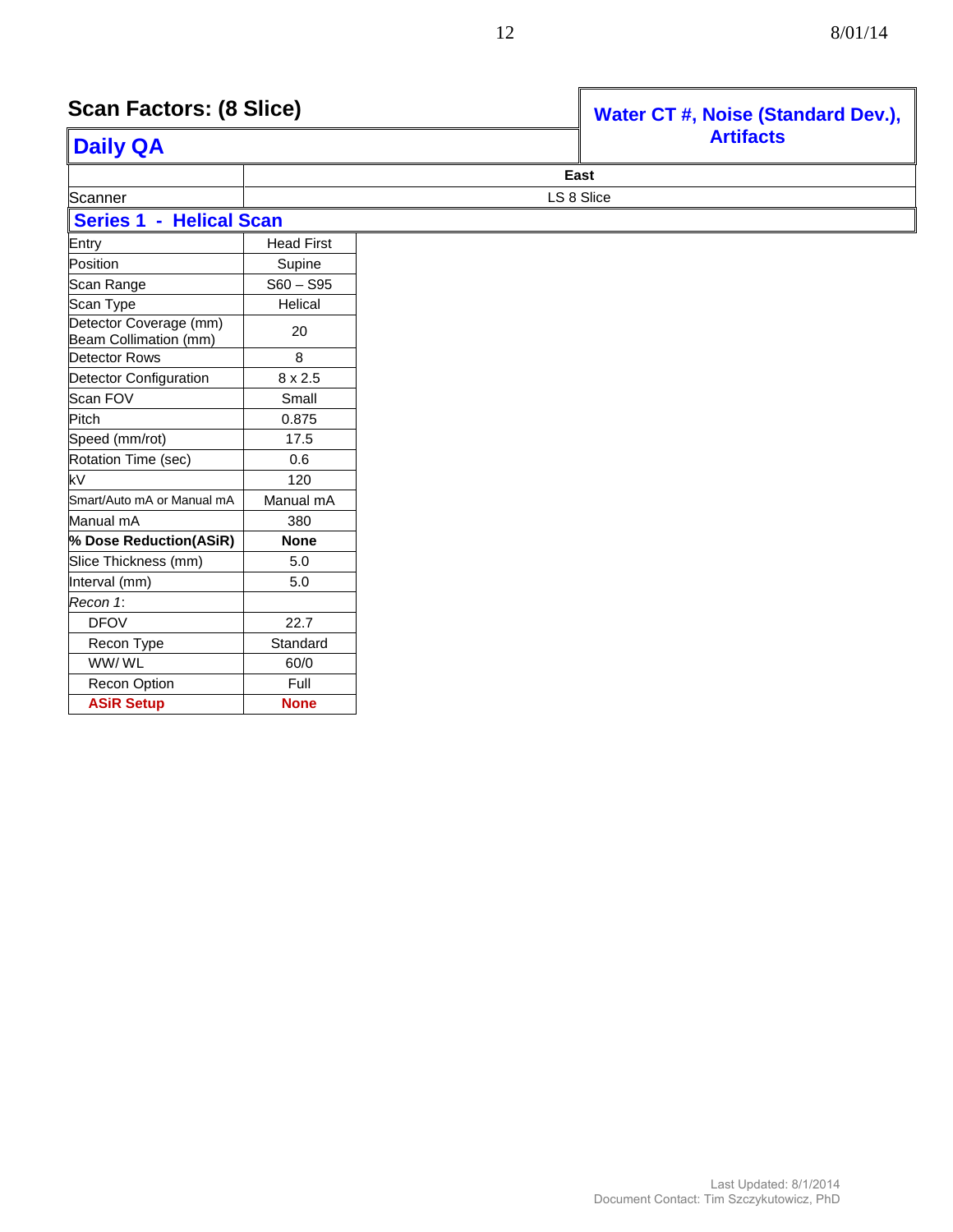## **Scan Factors: (8 Slice)**

|                                                 |                   |            | <b>Artifacts</b> |  |
|-------------------------------------------------|-------------------|------------|------------------|--|
| <b>Daily QA</b>                                 |                   |            |                  |  |
|                                                 |                   |            |                  |  |
| Scanner                                         |                   | LS 8 Slice |                  |  |
| <b>Series 2 - Axial Scan</b>                    |                   |            |                  |  |
| Entry                                           | <b>Head First</b> |            |                  |  |
| Position                                        | Supine            |            |                  |  |
| Scan Range                                      | $S70 - S85$       |            |                  |  |
| Scan Type                                       | Axial             |            |                  |  |
| Detector Coverage (mm)<br>Beam Collimation (mm) | 20                |            |                  |  |
| Detector Rows                                   | 8                 |            |                  |  |
| Detector Configuration                          | $8 \times 2.5$    |            |                  |  |
| Scan FOV                                        | Small             |            |                  |  |
| Rotation Time (sec)                             | 0.5               |            |                  |  |
| kV                                              | 120               |            |                  |  |
| Smart/Auto mA or Manual mA                      | Manual            |            |                  |  |
| Manual mA                                       | 440               |            |                  |  |
| % Dose Reduction(ASiR)                          | <b>None</b>       |            |                  |  |
| Slice Thickness (mm)                            | 5.0/4i            |            |                  |  |
| Interval (mm)                                   | 0                 |            |                  |  |
| Recon 1:                                        |                   |            |                  |  |
| <b>DFOV</b>                                     | 22.7              |            |                  |  |
| Recon Type                                      | Standard          |            |                  |  |
| WW/WL                                           | 60/0              |            |                  |  |
| Recon Option                                    | Full              |            |                  |  |
| <b>ASiR Setup</b>                               | <b>None</b>       |            |                  |  |
| Recon 2:                                        |                   |            |                  |  |
| Scan Range                                      | $S68.75 - S86.25$ |            |                  |  |
| <b>DFOV</b>                                     | 22.7              |            |                  |  |
| Recon Type                                      | Standard          |            |                  |  |
| WW/WL                                           | 60/0              |            |                  |  |
| Recon Option                                    | Standard          |            |                  |  |
| <b>ASiR Setup</b>                               | None              |            |                  |  |
| Slice Thickness (mm)                            | $2.5 \times 8i$   |            |                  |  |
| Interval (mm)                                   | $\mathbf 0$       |            |                  |  |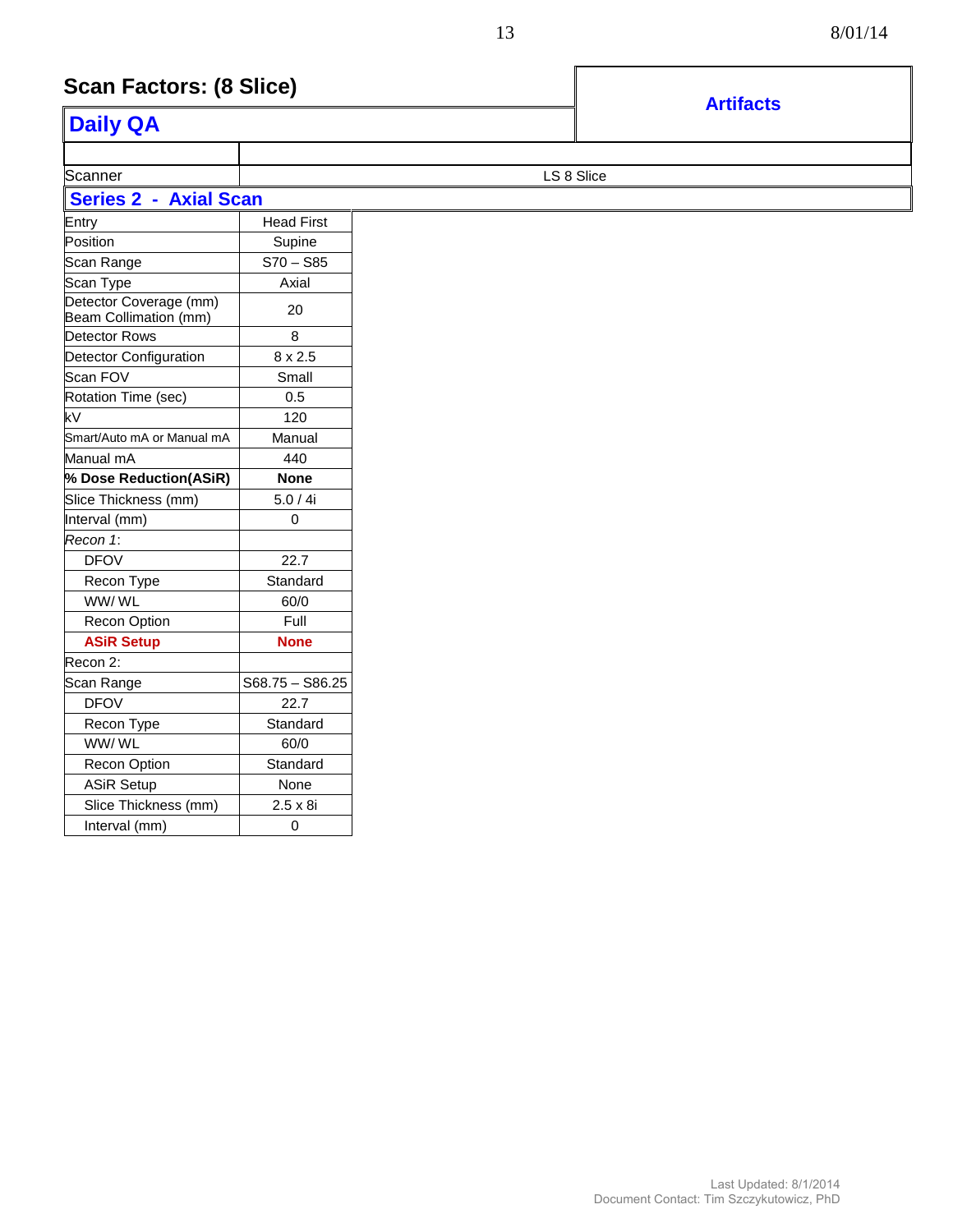### **After repositioning the phantom vertically as high in the gantry as the scanner will allow:**

| <b>Scan Factors: (8 Slice)</b>                  |                   |            |                               |
|-------------------------------------------------|-------------------|------------|-------------------------------|
| <b>Daily QA</b>                                 |                   |            | <b>Artifacts (off center)</b> |
|                                                 |                   |            |                               |
| Scanner                                         |                   | LS 8 Slice |                               |
| <b>Series 4 - Helical Scan</b>                  |                   |            |                               |
| Entry                                           | <b>Head First</b> |            |                               |
| Position                                        | Supine            |            |                               |
| Scan Range                                      | $S60 - S95$       |            |                               |
| Scan Type                                       | Helical           |            |                               |
| Detector Coverage (mm)<br>Beam Collimation (mm) | 20                |            |                               |
| Detector Rows                                   | 8                 |            |                               |
| Detector Configuration                          | $8 \times 2.5$    |            |                               |
| Scan FOV                                        | Large             |            |                               |
| Pitch                                           | 0.875             |            |                               |
| Speed (mm/rot)                                  | 17.5              |            |                               |
| Rotation Time (sec)                             | 0.6               |            |                               |
| kV                                              | 120               |            |                               |
| Smart/Auto mA or Manual mA                      | Manual mA         |            |                               |
| Manual mA                                       | 380               |            |                               |
| % Dose Reduction(ASiR)                          | <b>None</b>       |            |                               |
| Slice Thickness (mm)                            | 5.0               |            |                               |
| Interval (mm)                                   | 5.0               |            |                               |
| Recon 1:                                        |                   |            |                               |
| <b>DFOV</b>                                     | 50.0              |            |                               |
| Recon Type                                      | Standard          |            |                               |
| WW/WL                                           | 60/0              |            |                               |
| Recon Option                                    | Full              |            |                               |
| <b>ASiR Setup</b>                               | <b>None</b>       |            |                               |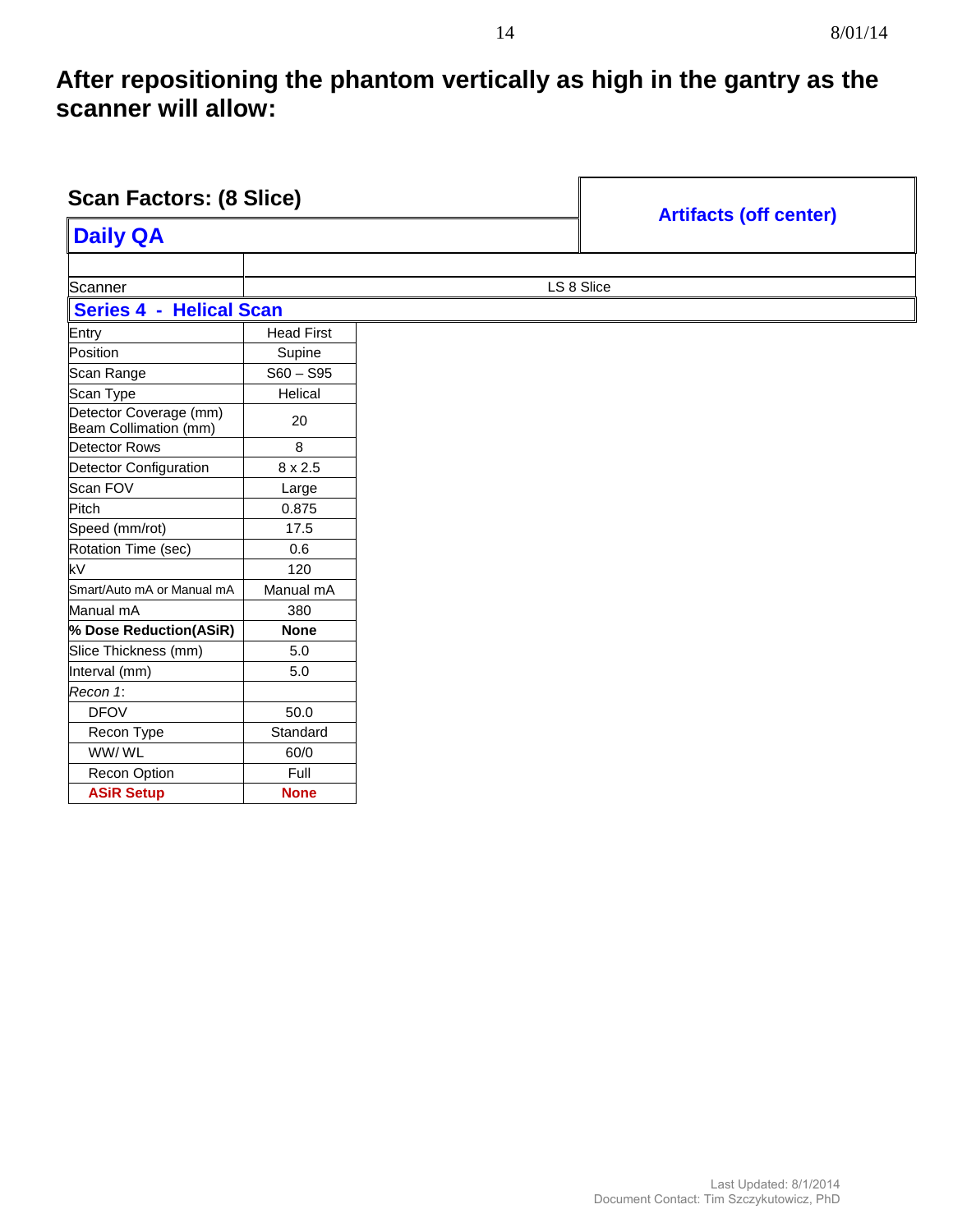#### **Scan Factors: (8 Slice) Artifacts Artifacts Artifacts Artifacts (0)**

|                                                 |                   | <b>Artifacts (off center)</b> |  |
|-------------------------------------------------|-------------------|-------------------------------|--|
| <b>Daily QA</b>                                 |                   |                               |  |
|                                                 |                   |                               |  |
| Scanner                                         | LS 8 Slice        |                               |  |
| <b>Series 5 - Axial Scan</b>                    |                   |                               |  |
| Entry                                           | <b>Head First</b> |                               |  |
| Position                                        | Supine            |                               |  |
| Scan Range                                      | $S70 - S85$       |                               |  |
| Scan Type                                       | Axial             |                               |  |
| Detector Coverage (mm)<br>Beam Collimation (mm) | 20                |                               |  |
| Detector Rows                                   | 8                 |                               |  |
| Detector Configuration                          | $8 \times 2.5$    |                               |  |
| Scan FOV                                        | Large             |                               |  |
| Rotation Time (sec)                             | 0.5               |                               |  |
| kV                                              | 120               |                               |  |
| Smart/Auto mA or Manual mA                      | Manual            |                               |  |
| Manual mA                                       | 440               |                               |  |
| % Dose Reduction(ASiR)                          | <b>None</b>       |                               |  |
| Slice Thickness (mm)                            | 5.0/4i            |                               |  |
| Interval (mm)                                   | 0                 |                               |  |
| Recon 1:                                        |                   |                               |  |
| <b>DFOV</b>                                     | 50.0              |                               |  |
| Recon Type                                      | Standard          |                               |  |
| WW/WL                                           | 60/0              |                               |  |
| Recon Option                                    | Full              |                               |  |
| <b>ASiR Setup</b>                               | <b>None</b>       |                               |  |
| Recon 2:                                        |                   |                               |  |
| Scan Range                                      | $S68.75 - S86.25$ |                               |  |
| <b>DFOV</b>                                     | 22.7              |                               |  |
| Recon Type                                      | Standard          |                               |  |
| WW/WL                                           | 60/0              |                               |  |
| Recon Option                                    | Standard          |                               |  |
| <b>ASiR Setup</b>                               | None              |                               |  |
| Slice Thickness (mm)                            | $2.5 \times 8i$   |                               |  |
| Interval (mm)                                   | $\mathbf 0$       |                               |  |
|                                                 |                   |                               |  |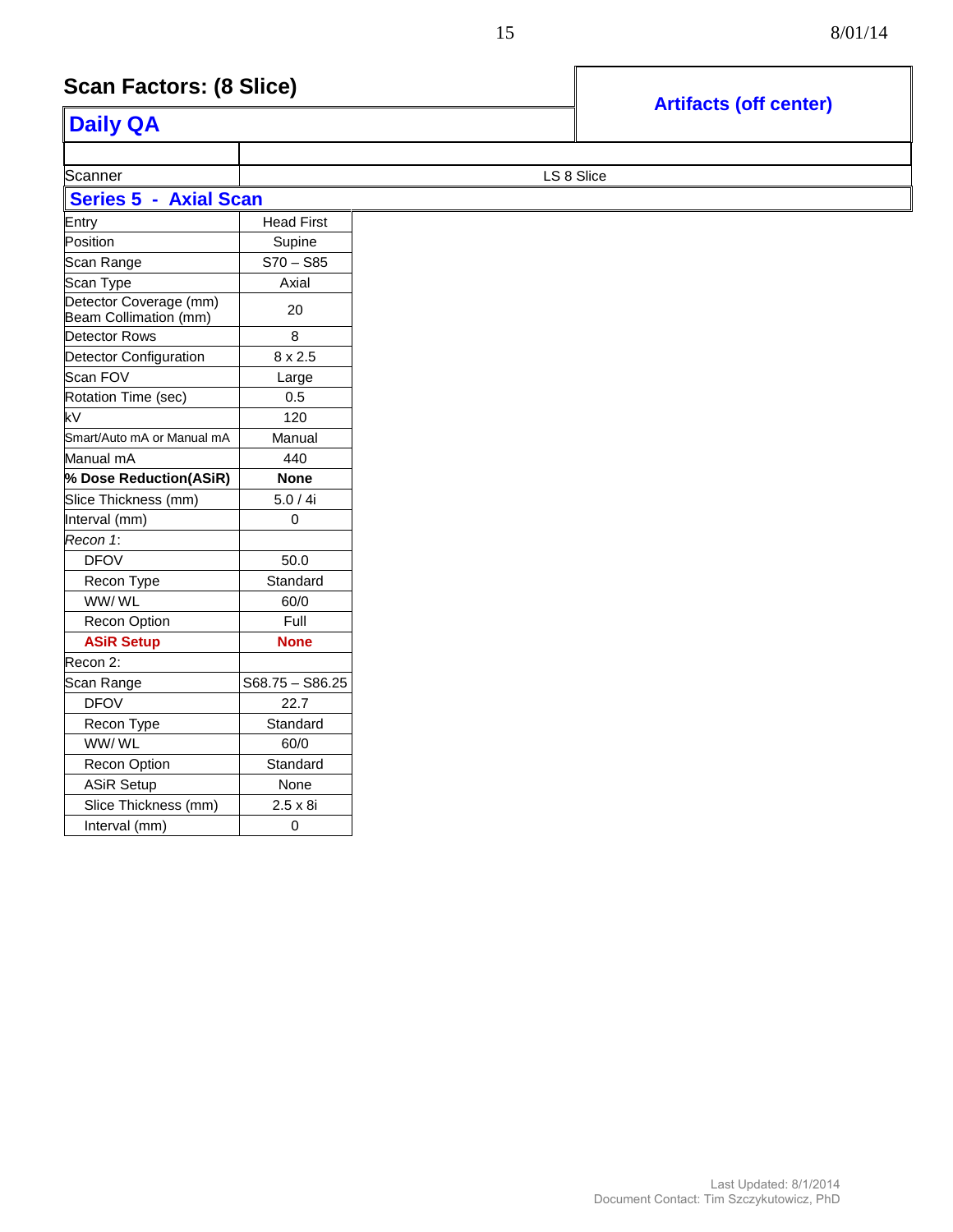| <b>Scan Factors: (8 Slice)</b><br><b>Weekly QA</b> |                   | Water CT #, Noise (Standard Dev.), |
|----------------------------------------------------|-------------------|------------------------------------|
|                                                    |                   | <b>Artifacts</b>                   |
|                                                    |                   |                                    |
| Scanner                                            |                   | LS 8 Slice                         |
| <b>Series 1 - Helical Scan</b>                     |                   |                                    |
| Entry                                              | <b>Head First</b> |                                    |
| Position                                           | Supine            |                                    |
| Scan Range                                         | $S60 - S95$       |                                    |
| Scan Type                                          | Helical           |                                    |
| Detector Coverage (mm)<br>Beam Collimation (mm)    | 20                |                                    |
| Detector Rows                                      | 8                 |                                    |
| Detector Configuration                             | $8 \times 2.5$    |                                    |
| Scan FOV                                           | Small             |                                    |
| Pitch                                              | 0.875             |                                    |
| Speed (mm/rot)                                     | 17.5              |                                    |
| Rotation Time (sec)                                | 0.6               |                                    |
| kV                                                 | 120               |                                    |
| Smart/Auto mA or Manual mA                         | Manual mA         |                                    |
| Manual mA                                          | 380               |                                    |
| % Dose Reduction(ASiR)                             | <b>None</b>       |                                    |
| Slice Thickness (mm)                               | 5.0               |                                    |
| Interval (mm)                                      | $5.0$             |                                    |
| Recon 1:                                           |                   |                                    |
| <b>DFOV</b>                                        | 22.7              |                                    |
| Recon Type                                         | Standard          |                                    |
| WW/WL                                              | 60/0              |                                    |
| Recon Option                                       | Full              |                                    |
| <b>ASiR Setup</b>                                  | <b>None</b>       |                                    |

Г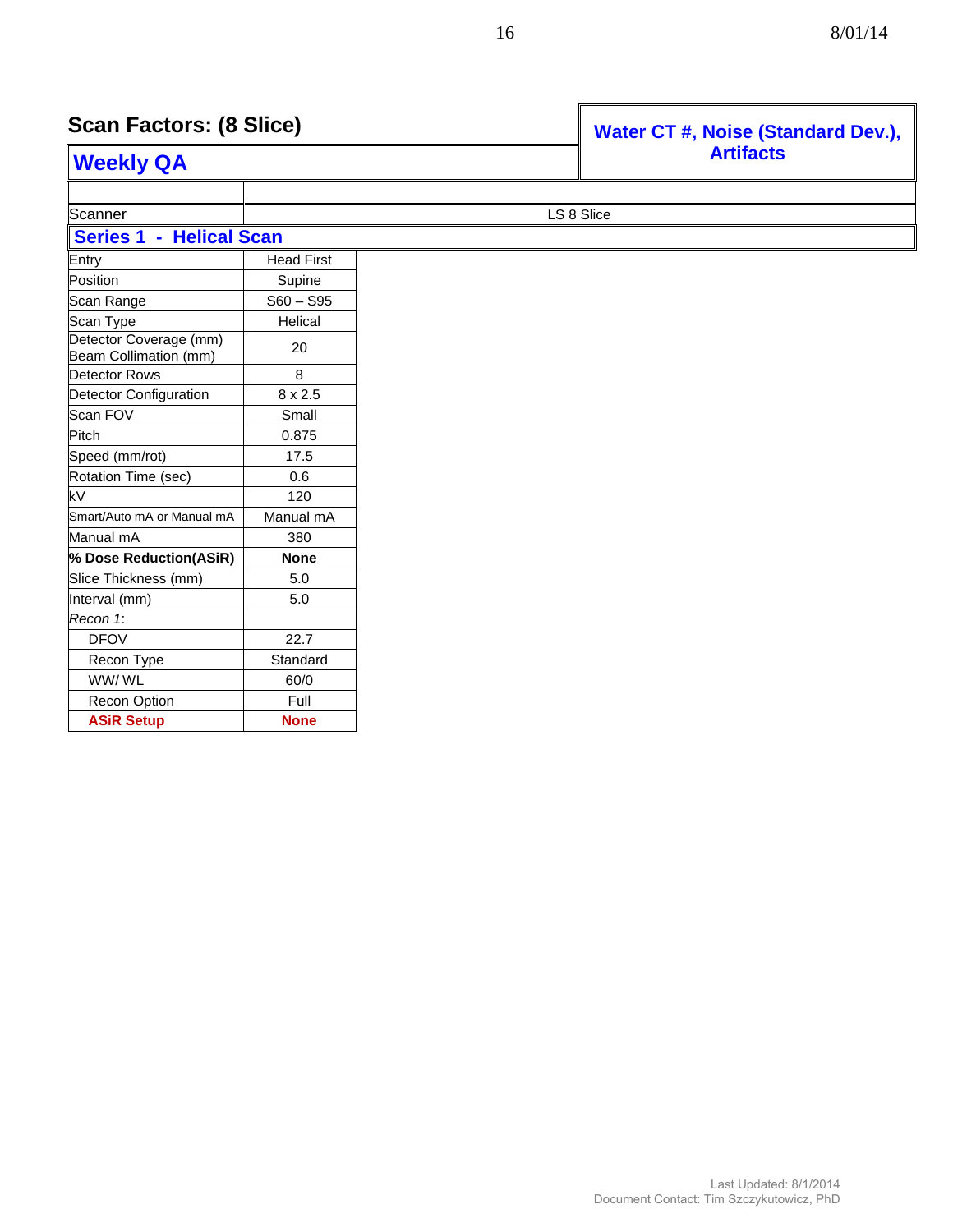### **Scan Factors: (8 Slice)**

| <b>Weekly QA</b>                                |                   |  |
|-------------------------------------------------|-------------------|--|
|                                                 |                   |  |
| Scanner                                         | LS 8 Slice        |  |
| <b>Series 2 - Axial Scan</b>                    |                   |  |
| Entry                                           | <b>Head First</b> |  |
| Position                                        | Supine            |  |
| Scan Range                                      | $S70 - S85$       |  |
| Scan Type                                       | Axial             |  |
| Detector Coverage (mm)<br>Beam Collimation (mm) | 20                |  |
| <b>Detector Rows</b>                            | 8                 |  |
| <b>Detector Configuration</b>                   | $8 \times 2.5$    |  |
| Scan FOV                                        | Small             |  |
| Rotation Time (sec)                             | 0.5               |  |
| kV                                              | 120               |  |
| Smart/Auto mA or Manual mA                      | Manual            |  |
| Manual mA                                       | 440               |  |
| % Dose Reduction(ASiR)                          | <b>None</b>       |  |
| Slice Thickness (mm)                            | 5.0/4i            |  |
| Interval (mm)                                   | 0                 |  |
| Recon 1:                                        |                   |  |
| <b>DFOV</b>                                     | 22.7              |  |
| Recon Type                                      | Standard          |  |
| WW/WL                                           | 60/0              |  |
| Recon Option                                    | Full              |  |
| <b>ASiR Setup</b>                               | <b>None</b>       |  |
| Recon 2:                                        |                   |  |
| Scan Range                                      | $S68.75 - S86.25$ |  |
| <b>DFOV</b>                                     | 22.7              |  |
| Recon Type                                      | Standard          |  |
| WW/WL                                           | 60/0              |  |
| Recon Option                                    | Standard          |  |
| <b>ASiR Setup</b>                               | None              |  |
| Slice Thickness (mm)                            | $2.5 \times 8i$   |  |
| Interval (mm)                                   | $\mathbf 0$       |  |

Document Contact: Tim Szczykutowicz, PhD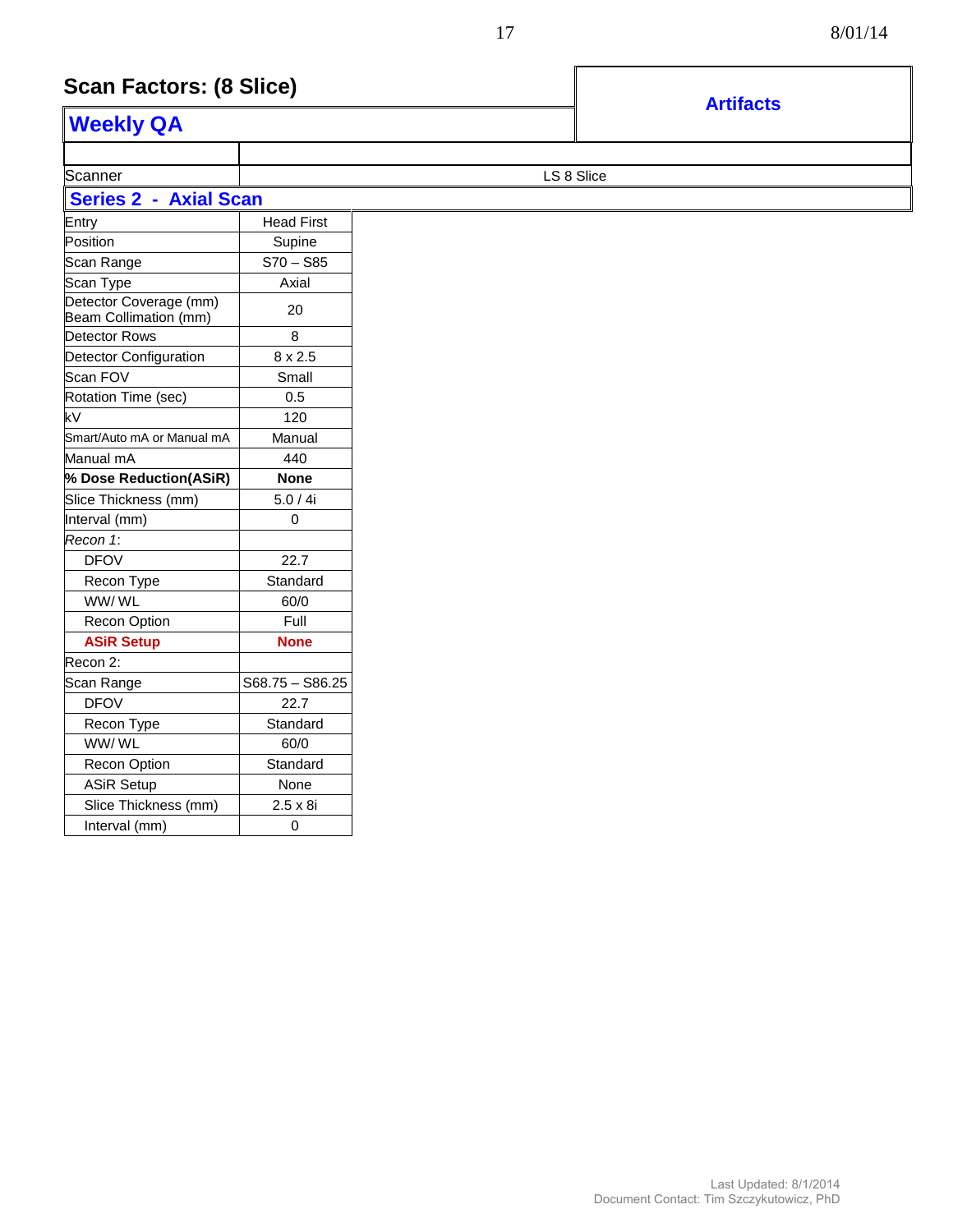## **Scan Factors: (8 Slice)**

Interval (mm) Head First

| Scan Factors: (8 Slice)                         |                                 | <b>Contrast Scale;</b> |  |
|-------------------------------------------------|---------------------------------|------------------------|--|
| <b>Weekly QA</b>                                | <b>High Contrast Resolution</b> |                        |  |
|                                                 |                                 |                        |  |
| Scanner                                         |                                 | LS 8 Slice             |  |
| <b>Series 4 - Helical Scan</b>                  |                                 |                        |  |
| Entry                                           | <b>Head First</b>               |                        |  |
| Position                                        | Supine                          |                        |  |
| Scan Range                                      | $115 - S20$                     |                        |  |
| Scan Type                                       | Helical                         |                        |  |
| Detector Coverage (mm)<br>Beam Collimation (mm) | 10                              |                        |  |
| Detector Rows                                   | 8                               |                        |  |
| Detector Configuration                          | 8 x 1.25                        |                        |  |
| Scan FOV                                        | Small                           |                        |  |
| Pitch                                           | 0.625                           |                        |  |
| Speed (mm/rot)                                  | 6.25                            |                        |  |
| Rotation Time (sec)                             | 1.0                             |                        |  |
| kV                                              | 120                             |                        |  |
| Smart/Auto mA or Manual mA                      | Manual mA                       |                        |  |
| Manual mA                                       | 440                             |                        |  |
| % Dose Reduction(ASiR)                          | <b>None</b>                     |                        |  |
| Slice Thickness (mm)                            | 5.0                             |                        |  |
| Interval (mm)                                   | 5.0                             |                        |  |
| Recon 1:                                        |                                 |                        |  |
| <b>DFOV</b>                                     | 20.0                            |                        |  |
| Recon Type                                      | Standard                        |                        |  |
| WW/WL                                           | 250/60                          |                        |  |
| Recon Option                                    | Full                            |                        |  |
| <b>ASiR Setup</b>                               | <b>None</b>                     |                        |  |
| Recon 2:                                        |                                 |                        |  |
| Scan Range                                      | 12.0                            |                        |  |
| <b>DFOV</b>                                     | Edge                            |                        |  |
| Recon Type                                      | 250/60                          |                        |  |
| WW/WL                                           | Full                            |                        |  |
| Recon Option                                    | <b>None</b>                     |                        |  |
| <b>ASiR Setup</b>                               | 5.0                             |                        |  |
| Slice Thickness (mm)                            | 5.0                             |                        |  |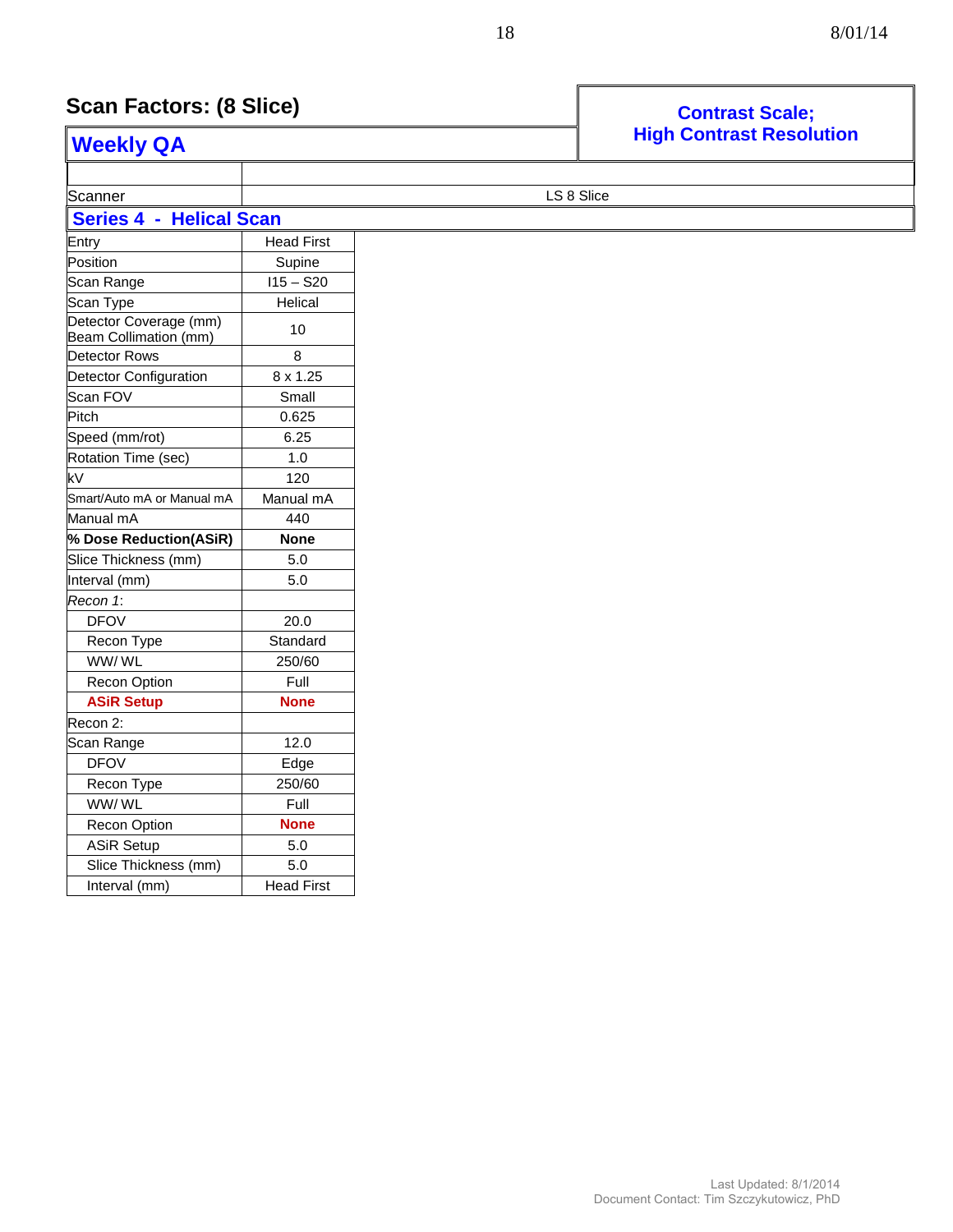## **Scan Factors: (8 Slice) Since This Slice Thickness**;

Recon Option | Full **ASiR Setup None**

| <b>Weekly QA</b>                                |                   | <b>Alignment Light Accuracy</b> |
|-------------------------------------------------|-------------------|---------------------------------|
|                                                 |                   |                                 |
| Scanner                                         |                   | LS 8 Slice                      |
| <b>Series 6 - Axial Scan</b>                    |                   |                                 |
| Entry                                           | <b>Head First</b> |                                 |
| Position                                        | Supine            |                                 |
| Scan Range                                      | $15 - S10$        |                                 |
| Scan Type                                       | Axial             |                                 |
| Detector Coverage (mm)<br>Beam Collimation (mm) | 20                |                                 |
| Detector Rows                                   | 8                 |                                 |
| <b>Detector Configuration</b>                   | $8 \times 2.5$    |                                 |
| Scan FOV                                        | Small             |                                 |
| Speed (mm/rot)                                  | 12.5              |                                 |
| Rotation Time (sec)                             | 1.0               |                                 |
| kV                                              | 120               |                                 |
| Smart/Auto mA or Manual mA                      | Manual mA         |                                 |
| Manual mA                                       | 260               |                                 |
| % Dose Reduction(ASiR)                          | <b>None</b>       |                                 |
| Slice Thickness (mm)                            | 5.0 / 4i          |                                 |
| Interval (mm)                                   | 0                 |                                 |
| Recon 1:                                        |                   |                                 |
| <b>DFOV</b>                                     | 25.0              |                                 |
| Recon Type                                      | Standard          |                                 |
| WW/WL                                           | 200/60            |                                 |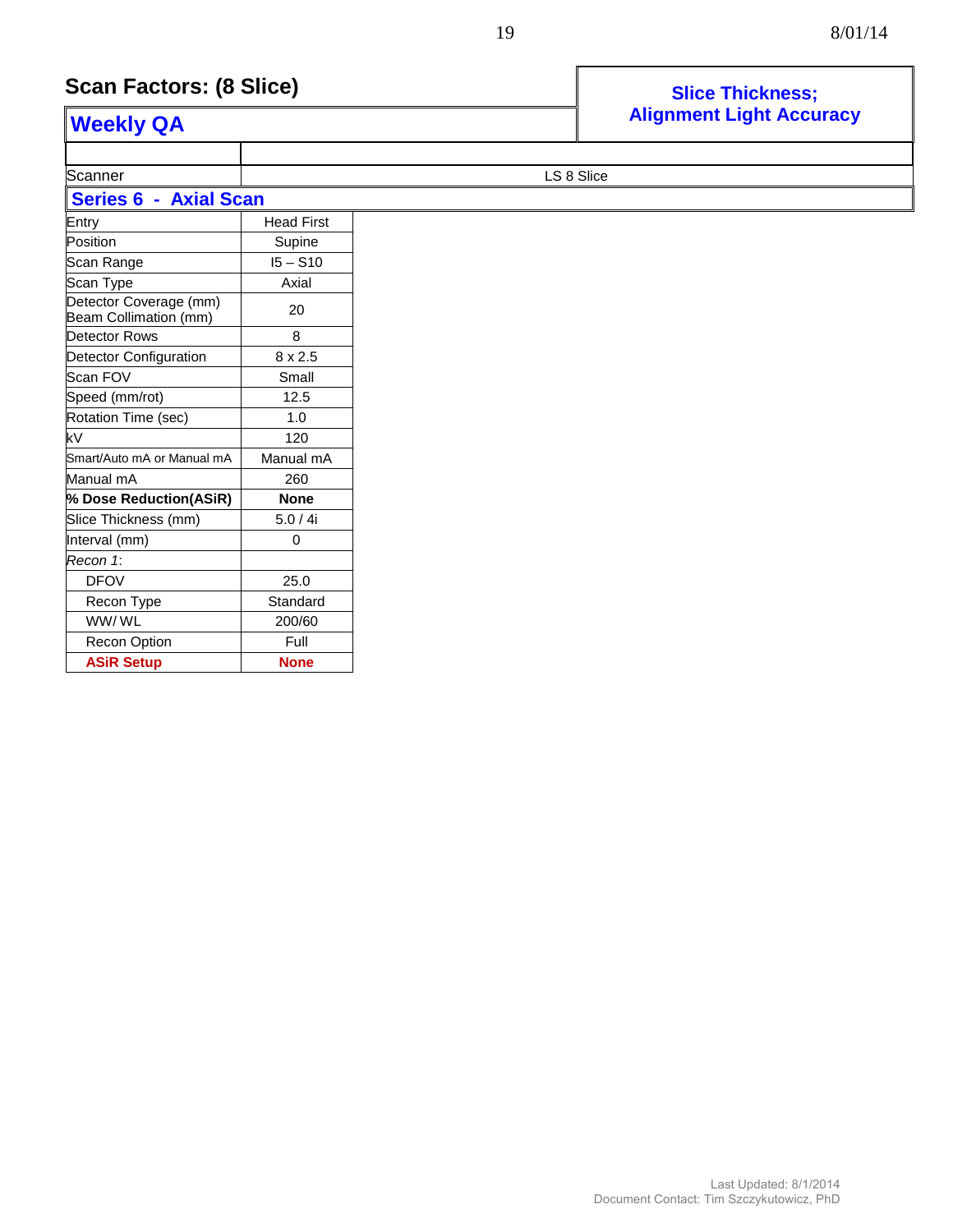#### **Scan Factors: (8 Slice) Scan Factors: (8 Slice) Slice Thickness**;

Interval (mm) 0

#### **Alignment Light Accuracy Weekly QA** Scanner **LS 8 Slice Series 7 - Axial Scan**  Entry **Head First** Position and Supine  $Scan Range$   $12.5 - S5$ Scan Type  $\vert$  Axial Detector Coverage (mm) Beam Collimation (mm) <sup>10</sup> Detector Rows 8 Detector Configuration | 8 x 1.25 Scan FOV Small Speed (mm/rot) 12.5 Rotation Time (sec) 1.0 kV 120 Smart/Auto mA or Manual mA | Manual mA Manual mA 260 **% Dose Reduction(ASiR) None** Slice Thickness (mm) 2.5 / 4i Interval (mm) 0 *Recon 1*: DFOV 20.0 Recon Type **Standard** WW/ WL 400/-40 Recon Option Full **ASiR Setup None** Recon 2:  $Scan Range$   $|13.125 - S5.625$ DFOV 25.0 Recon Type Standard WW/ WL 800/-140 Recon Option **Full ASiR Setup None** Slice Thickness (mm) | 1.25 x 8i

#### Last Updated: 8/1/2014 Document Contact: Tim Szczykutowicz, PhD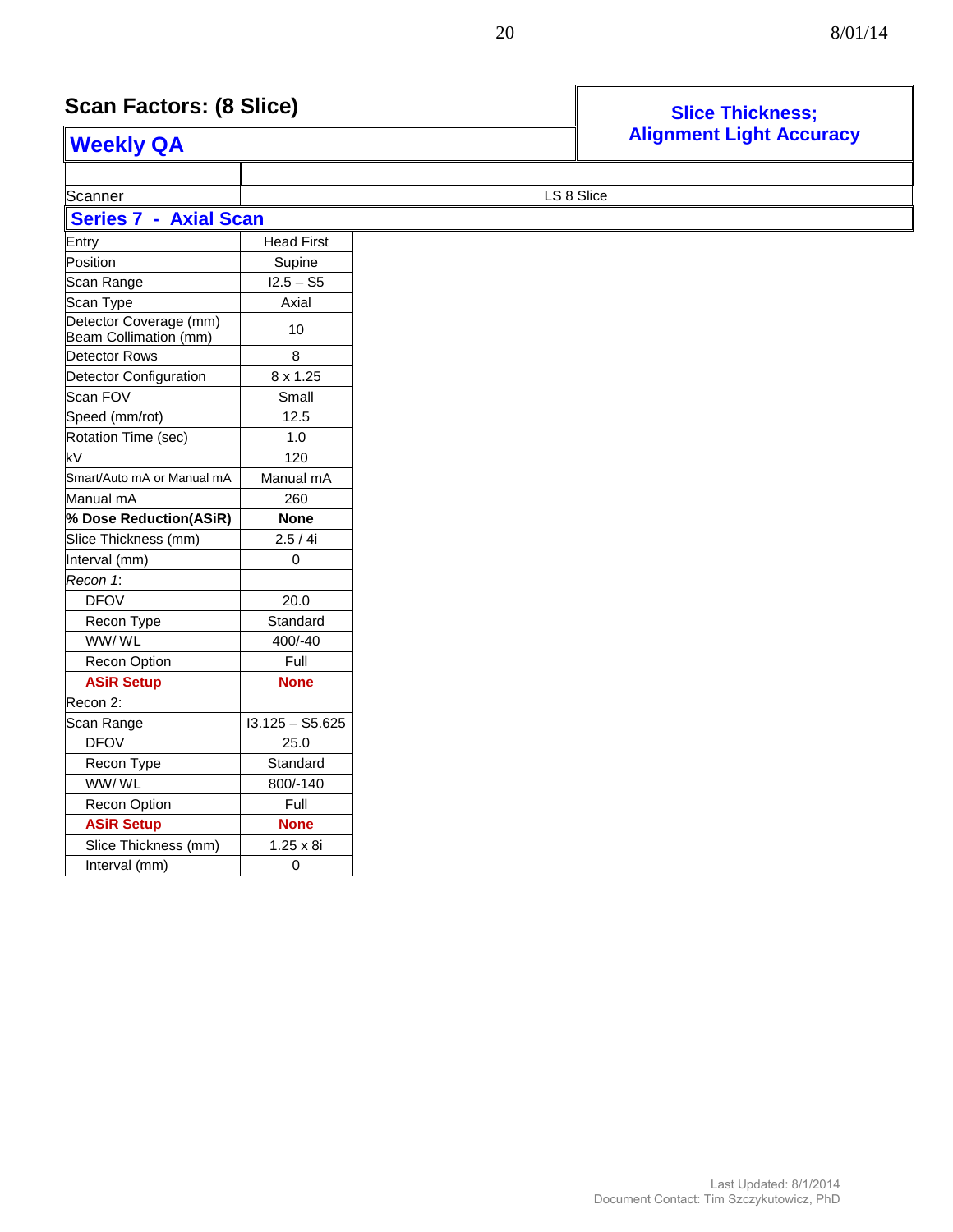### **After repositioning the phantom vertically as high in the gantry as the scanner will allow:**

| <b>Scan Factors: (8 Slice)</b>                  |                   |            |                               |
|-------------------------------------------------|-------------------|------------|-------------------------------|
| <b>Weekly QA</b>                                |                   |            | <b>Artifacts (off center)</b> |
|                                                 |                   |            |                               |
| Scanner                                         |                   | LS 8 Slice |                               |
| Series 9 - Helical Scan                         |                   |            |                               |
| Entry                                           | <b>Head First</b> |            |                               |
| Position                                        | Supine            |            |                               |
| Scan Range                                      | $S60 - S95$       |            |                               |
| Scan Type                                       | Helical           |            |                               |
| Detector Coverage (mm)<br>Beam Collimation (mm) | 20                |            |                               |
| <b>Detector Rows</b>                            | 8                 |            |                               |
| Detector Configuration                          | $8 \times 2.5$    |            |                               |
| Scan FOV                                        | Large             |            |                               |
| Pitch                                           | 0.875             |            |                               |
| Speed (mm/rot)                                  | 17.5              |            |                               |
| Rotation Time (sec)                             | 0.6               |            |                               |
| kV                                              | 120               |            |                               |
| Smart/Auto mA or Manual mA                      | Manual mA         |            |                               |
| Manual mA                                       | 380               |            |                               |
| % Dose Reduction(ASiR)                          | <b>None</b>       |            |                               |
| Slice Thickness (mm)                            | 5.0               |            |                               |
| Interval (mm)                                   | 5.0               |            |                               |
| Recon 1:                                        |                   |            |                               |
| <b>DFOV</b>                                     | 50.0              |            |                               |
| Recon Type                                      | Standard          |            |                               |
| WW/WL                                           | 60/0              |            |                               |
| Recon Option                                    | Full              |            |                               |
| <b>ASiR Setup</b>                               | <b>None</b>       |            |                               |